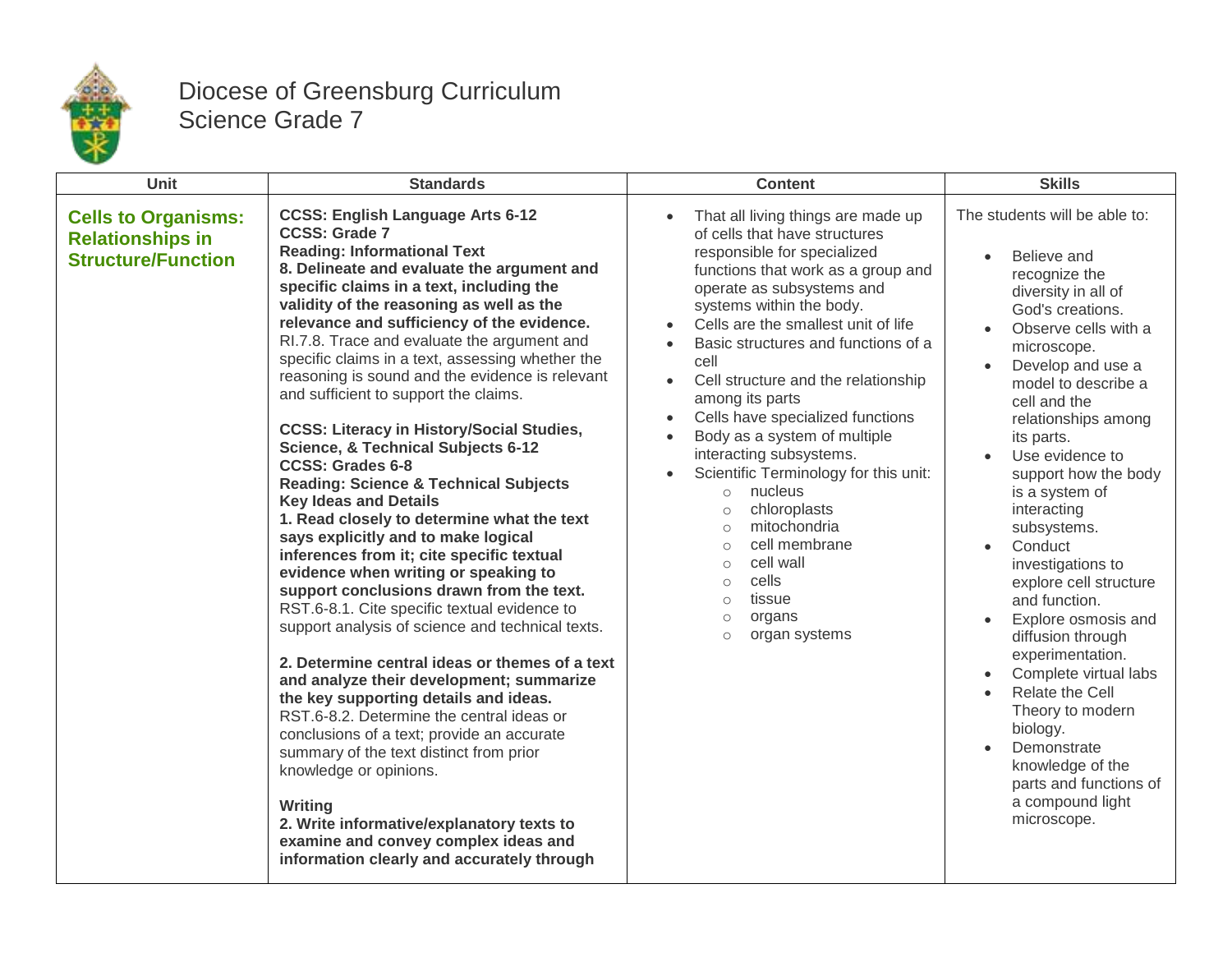| <b>Unit</b> | <b>Standards</b>                                                                                                                                                                                                                                                                                                                                                                                                         | <b>Content</b> | <b>Skills</b> |
|-------------|--------------------------------------------------------------------------------------------------------------------------------------------------------------------------------------------------------------------------------------------------------------------------------------------------------------------------------------------------------------------------------------------------------------------------|----------------|---------------|
|             | the effective selection, organization, and<br>analysis of content.<br>WHST.6-8.2. Write informative/explanatory<br>texts, including the narration of historical events,<br>scientific procedures/ experiments, or technical<br>processes.<br><b>Research to Build and Present Knowledge</b>                                                                                                                              |                |               |
|             | 7. Conduct short as well as more sustained<br>research projects based on focused<br>questions, demonstrating understanding of<br>the subject under investigation.<br>WHST.6-8.7. Conduct short research projects to<br>answer a question (including a self-generated<br>question), drawing on several sources and<br>generating additional related, focused questions<br>that allow for multiple avenues of exploration. |                |               |
|             | <b>NGSS: Science Performance Expectations</b><br>(2013)<br><b>NGSS: MS Life Science</b><br><b>MS.Structure, Function, and Information</b><br><b>Processing</b><br><b>Performance Expectations</b>                                                                                                                                                                                                                        |                |               |
|             | MS-LS1-1. Conduct an investigation to provide<br>evidence that living things are made of cells;<br>either one cell or many different numbers and<br>types of cells.                                                                                                                                                                                                                                                      |                |               |
|             | MS-LS1-2. Develop and use a model to describe<br>the function of a cell as a whole and ways parts<br>of cells contribute to the function.                                                                                                                                                                                                                                                                                |                |               |
|             | MS-LS1-3. Use argument supported by<br>evidence for how the body is a system of<br>interacting subsystems composed of groups of<br>cells.                                                                                                                                                                                                                                                                                |                |               |
|             | <b>NGSS: Science and Engineering Practices</b><br><b>NGSS: 6-8</b>                                                                                                                                                                                                                                                                                                                                                       |                |               |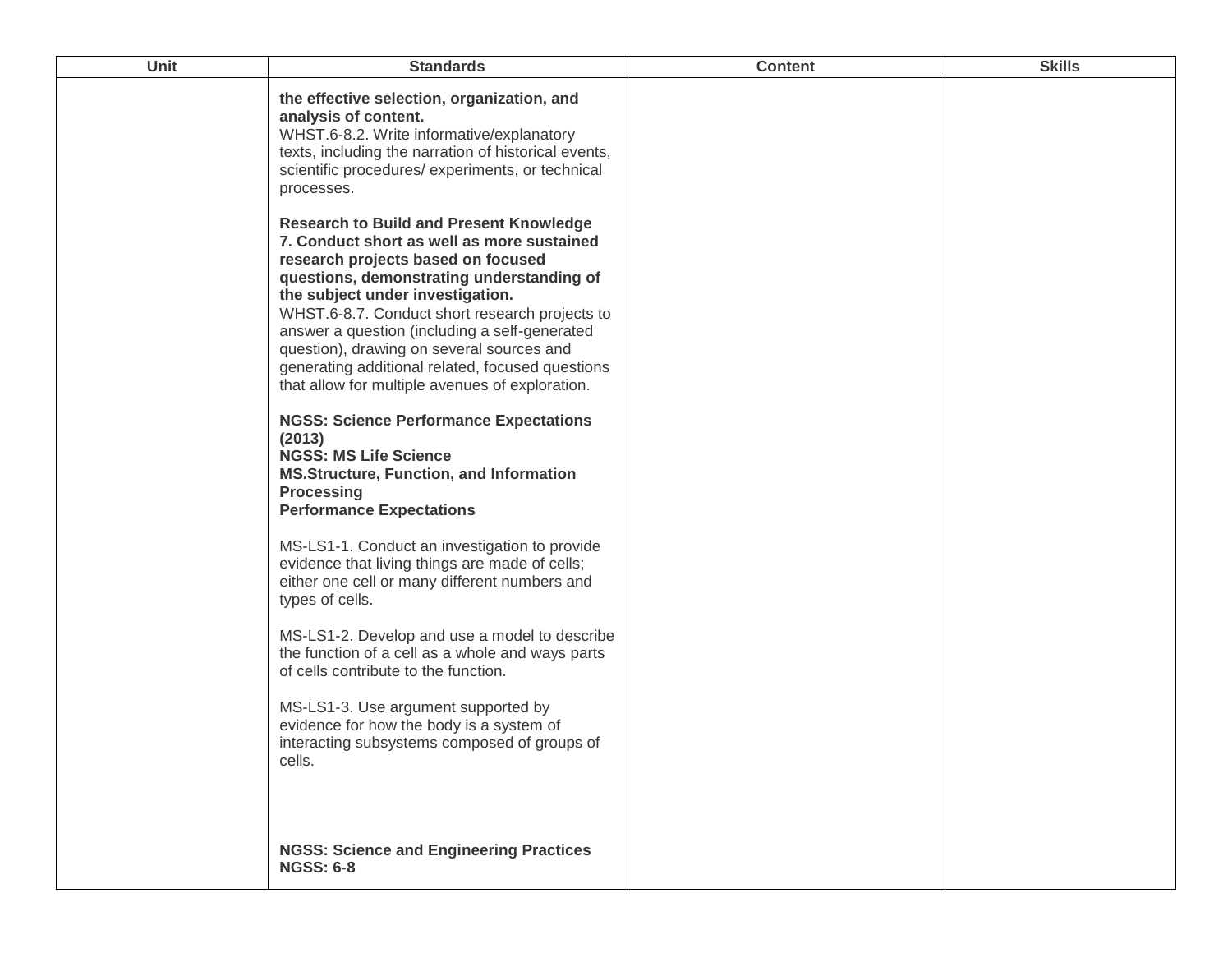| <b>Unit</b> | <b>Standards</b>                                                                                                                                                                                                                                                                                                                                                                                          | <b>Content</b> | <b>Skills</b> |
|-------------|-----------------------------------------------------------------------------------------------------------------------------------------------------------------------------------------------------------------------------------------------------------------------------------------------------------------------------------------------------------------------------------------------------------|----------------|---------------|
|             | Practice 4. Analyzing and interpreting data<br>Analyzing data in 6-8 builds on K-5<br>experiences and progresses to extending<br>quantitative analysis to investigations,<br>distinguishing between correlation and<br>causation, and basic statistical techniques of<br>data and error analysis.<br>Analyze and interpret data to determine<br>similarities and differences in findings.                 |                |               |
|             | Practice 5. Using mathematics and<br>computational thinking<br>Mathematical and computational thinking in<br>6-8 builds on K-5 experiences and<br>progresses to identifying patterns in large<br>data sets and using mathematical concepts<br>to support explanations and arguments.                                                                                                                      |                |               |
|             | Apply mathematical concepts and/or processes<br>(e.g., ratio, rate, percent, basic operations,<br>simple algebra) to scientific and engineering<br>questions and problems.                                                                                                                                                                                                                                |                |               |
|             | <b>NGSS: Crosscutting Concepts</b><br><b>NGSS: 6-8</b><br><b>Crosscutting Statements</b><br>4. Systems and System Models - A system is<br>an organized group of related objects or<br>components; models can be used for<br>understanding and predicting the behavior of<br>systems.<br>Systems may interact with other systems; they<br>may have sub-systems and be a part of larger<br>complex systems. |                |               |
|             | Models can be used to represent systems and<br>their interactions-such as inputs, processes<br>and outputs-and energy, matter, and<br>information flows within systems.<br>Models are limited in that they only represent<br>certain aspects of the system under study.                                                                                                                                   |                |               |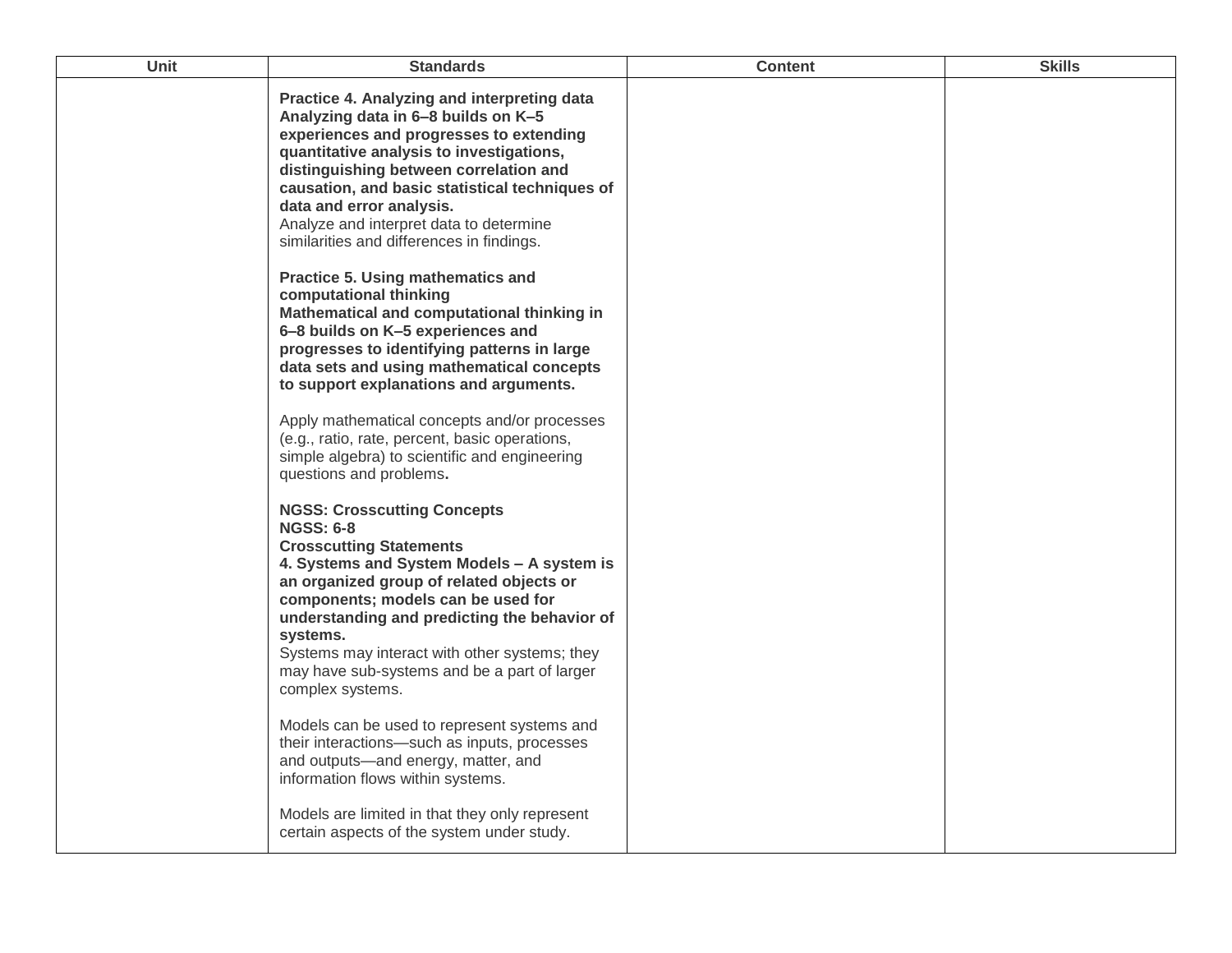| <b>Unit</b>                                      | <b>Standards</b>                                                                                                                                                                                                                                                                                                                                                                                                                                                                                                                                                                                                                                                                                                                                                                                      | <b>Content</b>                                                                                                                                                                                                                                                                                                                                                                                                                                                                                                                                                                                         | <b>Skills</b>                                                                                                                                                                                                                                                                                                                                                                                    |
|--------------------------------------------------|-------------------------------------------------------------------------------------------------------------------------------------------------------------------------------------------------------------------------------------------------------------------------------------------------------------------------------------------------------------------------------------------------------------------------------------------------------------------------------------------------------------------------------------------------------------------------------------------------------------------------------------------------------------------------------------------------------------------------------------------------------------------------------------------------------|--------------------------------------------------------------------------------------------------------------------------------------------------------------------------------------------------------------------------------------------------------------------------------------------------------------------------------------------------------------------------------------------------------------------------------------------------------------------------------------------------------------------------------------------------------------------------------------------------------|--------------------------------------------------------------------------------------------------------------------------------------------------------------------------------------------------------------------------------------------------------------------------------------------------------------------------------------------------------------------------------------------------|
|                                                  | 6. Structure and Function - The way an<br>object is shaped or structured determines<br>many of its properties and functions.<br>Complex and microscopic structures and<br>systems can be visualized, modeled, and used<br>to describe how their function depends on the<br>shapes, composition, and relationships among<br>its parts; therefore, complex natural and<br>designed structures/systems can be analyzed to<br>determine how they function.<br>Structures can be designed to serve particular<br>functions by taking into account properties of<br>different materials, and how materials can be<br>shaped and used.<br>© Copyright 2010. National Governors<br><b>Association Center for Best Practices and</b><br><b>Council of Chief State School Officers. All</b><br>rights reserved. |                                                                                                                                                                                                                                                                                                                                                                                                                                                                                                                                                                                                        |                                                                                                                                                                                                                                                                                                                                                                                                  |
| <b>Cell Processes and</b><br><b>Reproduction</b> | <b>CCSS: English Language Arts 6-12</b><br><b>CCSS: Grade 8</b><br><b>Speaking &amp; Listening</b><br><b>Comprehension and Collaboration</b><br>1. Prepare for and participate effectively in a<br>range of conversations and collaborations<br>with diverse partners, building on others'<br>ideas and expressing their own clearly and<br>persuasively.<br>SL.8.1. Engage effectively in a range of<br>collaborative discussions (one-on-one, in<br>groups, and teacher-led) with diverse partners<br>on grade 8 topics, texts, and issues, building on<br>others' ideas and expressing their own clearly.<br>5. Make strategic use of digital media and<br>visual displays of data to express<br>information and enhance understanding of<br>presentations.                                        | How energy moves through and is<br>used by cells to support the<br>growth and development of an<br>organism.<br>Sexual or asexual reproduction to<br>transfer genetic information<br>The processes of photosynthesis<br>and cellular respiration<br>Energy moves through a series of<br>chemical reactions<br>Scientific Terminology used for<br>this unit:<br>sexual reproduction<br>$\circ$<br>asexual reproduction<br>$\circ$<br>photosynthesis<br>$\circ$<br>cellular respiration<br>$\circ$<br>DNA-deoxyribonucleic<br>$\Omega$<br>acid<br>RNA-ribonucleic acid<br>$\Omega$<br>mitosis<br>$\circ$ | The students will be able to:<br>Believe and<br>recognize in God's<br>design in the creation<br>of new life.<br>Observe cell<br>processes with<br>microscopes,<br>viewers, or digital<br>imaging.<br>Construct a model of<br>cell processes and<br>reproduction.<br>Investigate<br>reproduction and cell<br>processes through<br>experimentation.<br>Conduct a<br>$\bullet$<br>fermentation lab. |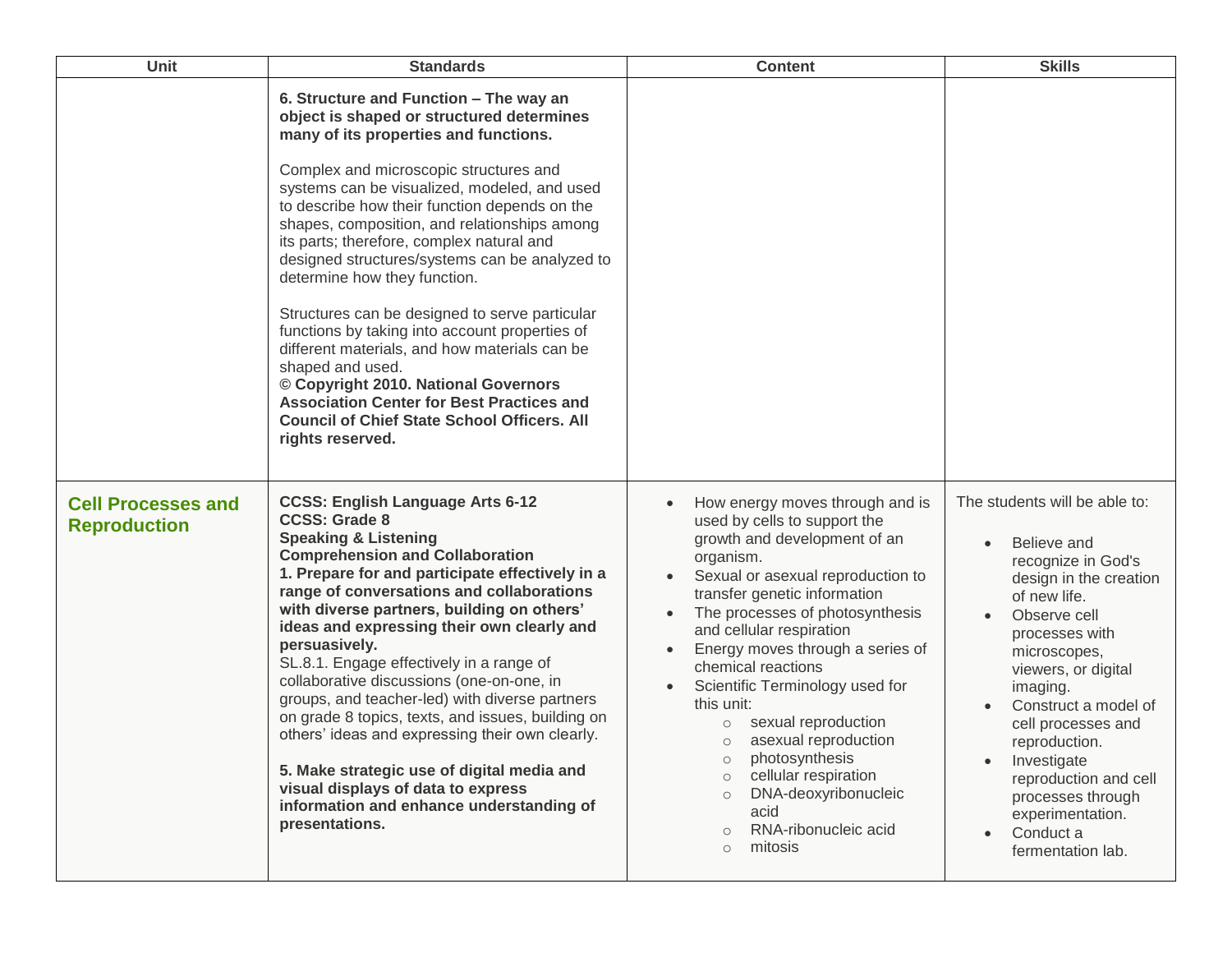| Unit | <b>Standards</b>                                                                                                                                                                                                                                                                                                                                                                                                                                                                                                                                                                                                                                                                                                                                                                                                                                                                                                                                                                                                                                                                                                                                                                                                                                                                                                                                                                                                                                                                                                                                                                                                                                                 | <b>Content</b>     | <b>Skills</b>                                                                                                                                                                                                                                                                                                          |
|------|------------------------------------------------------------------------------------------------------------------------------------------------------------------------------------------------------------------------------------------------------------------------------------------------------------------------------------------------------------------------------------------------------------------------------------------------------------------------------------------------------------------------------------------------------------------------------------------------------------------------------------------------------------------------------------------------------------------------------------------------------------------------------------------------------------------------------------------------------------------------------------------------------------------------------------------------------------------------------------------------------------------------------------------------------------------------------------------------------------------------------------------------------------------------------------------------------------------------------------------------------------------------------------------------------------------------------------------------------------------------------------------------------------------------------------------------------------------------------------------------------------------------------------------------------------------------------------------------------------------------------------------------------------------|--------------------|------------------------------------------------------------------------------------------------------------------------------------------------------------------------------------------------------------------------------------------------------------------------------------------------------------------------|
|      | SL.8.5. Integrate multimedia and visual displays<br>into presentations to clarify information,<br>strengthen claims and evidence, and add<br>interest.<br><b>CCSS: Literacy in History/Social Studies,</b><br><b>Science, &amp; Technical Subjects 6-12</b><br><b>CCSS: Grades 6-8</b><br><b>Reading: Science &amp; Technical Subjects</b><br>2. Determine central ideas or themes of a text<br>and analyze their development; summarize<br>the key supporting details and ideas.<br>RST.6-8.2. Determine the central ideas or<br>conclusions of a text; provide an accurate<br>summary of the text distinct from prior<br>knowledge or opinions.<br>Integration of Knowledge and Ideas<br>7. Integrate and evaluate content presented<br>in diverse formats and media, including<br>visually and quantitatively, as well as in<br>words.<br>RST.6-8.7. Integrate quantitative or technical<br>information expressed in words in a text with a<br>version of that information expressed visually<br>(e.g., in a flowchart, diagram, model, graph, or<br>table).<br><b>Writing</b><br><b>Text Types and Purposes</b><br>1. Write arguments to support claims in an<br>analysis of substantive topics or texts using<br>valid reasoning and relevant and sufficient<br>evidence.<br>WHST.6-8.1. Write arguments focused on<br>discipline-specific content.<br>8. Gather relevant information from multiple<br>print and digital sources, assess the<br>credibility and accuracy of each source, and<br>integrate the information while avoiding<br>plagiarism.<br>WHST.6-8.8. Gather relevant information from<br>multiple print and digital sources, using search | meiosis<br>$\circ$ | Utilize graphic<br>$\bullet$<br>organizers to<br>visualize active and<br>passive transport.<br>Compare mitosis in<br>plant and animal<br>cells.<br>Identify the parts in a<br>DNA molecule and its<br>structure.<br>Model how DNA<br>copies itself.<br>Conduct experiments<br>to test active and<br>passive transport. |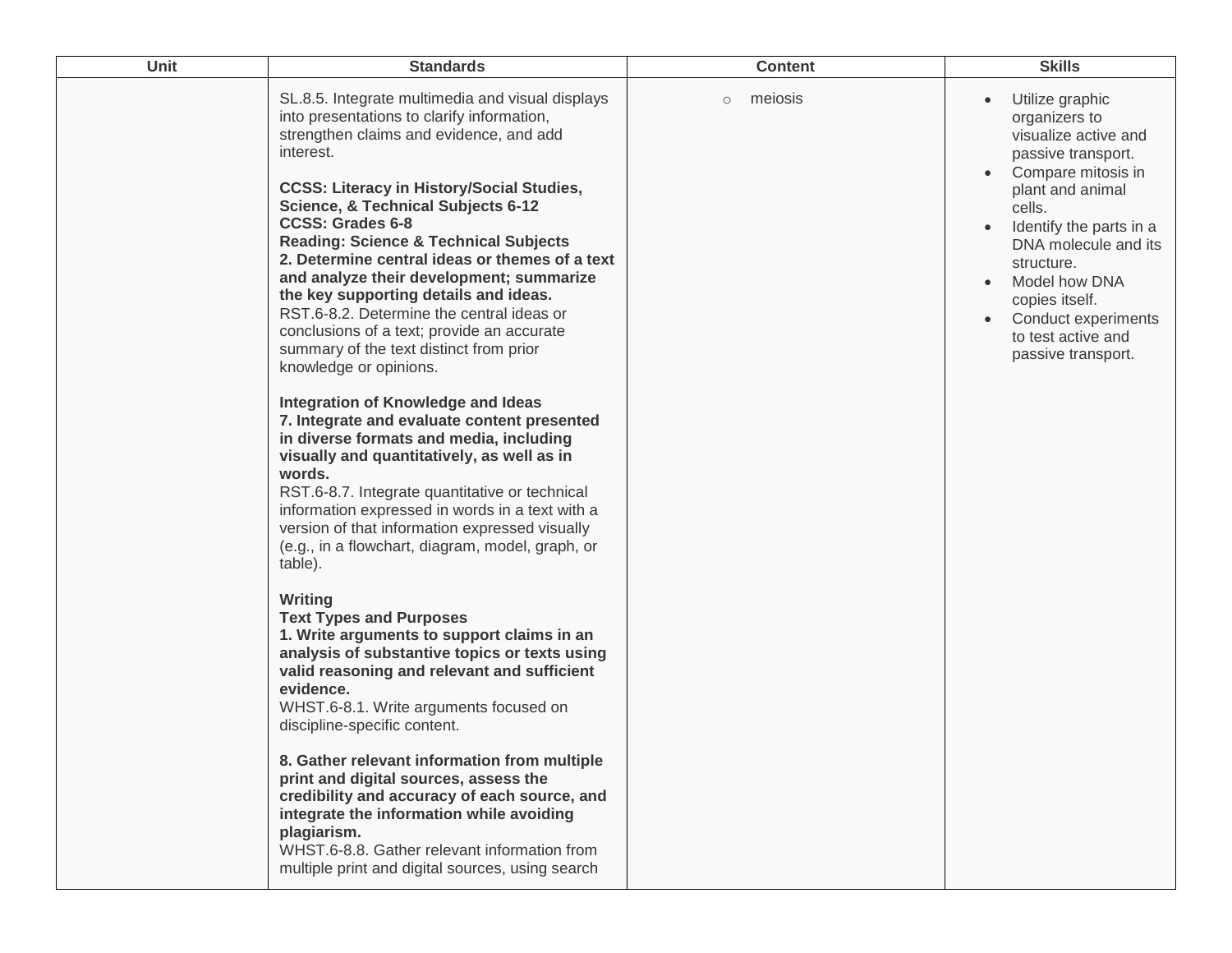| Unit | <b>Standards</b>                                                                                                                                                                                                                                                                                                                                                                                                                                                                                                                                      | <b>Content</b> | <b>Skills</b> |
|------|-------------------------------------------------------------------------------------------------------------------------------------------------------------------------------------------------------------------------------------------------------------------------------------------------------------------------------------------------------------------------------------------------------------------------------------------------------------------------------------------------------------------------------------------------------|----------------|---------------|
|      | terms effectively; assess the credibility and<br>accuracy of each source; and quote or<br>paraphrase the data and conclusions of others<br>while avoiding plagiarism and following a<br>standard format for citation.                                                                                                                                                                                                                                                                                                                                 |                |               |
|      | 9. Draw evidence from literary or<br>informational texts to support analysis,<br>reflection, and research.                                                                                                                                                                                                                                                                                                                                                                                                                                            |                |               |
|      | WHST.6-8.9. Draw evidence from informational<br>texts to support analysis reflection, and<br>research.                                                                                                                                                                                                                                                                                                                                                                                                                                                |                |               |
|      | <b>CCSS: Mathematics</b><br><b>CCSS: Grade 6</b><br><b>Statistics &amp; Probability</b><br>6.SP.A. Develop understanding of statistical<br>variability.<br>6.SP.A.2. Understand that a set of data<br>collected to answer a statistical question has<br>a distribution which can be described by its<br>center, spread, and overall shape.<br><b>Mathematical Practice</b><br>MP. The Standards for Mathematical Practice<br>describe varieties of expertise that mathematics<br>educators at all levels should seek to develop in<br>their students. |                |               |
|      | MP.4. Model with mathematics.<br><b>NGSS: Science Performance Expectations</b><br>(2013)<br><b>NGSS: MS Physical Science</b><br><b>MS.Chemical Reactions</b><br><b>Performance Expectations</b><br>MS-PS1-2. Analyze and interpret data on the<br>properties of substances before and after the<br>substances interact to determine if a chemical<br>reaction has occurred.                                                                                                                                                                           |                |               |
|      | <b>NGSS: MS Life Science</b>                                                                                                                                                                                                                                                                                                                                                                                                                                                                                                                          |                |               |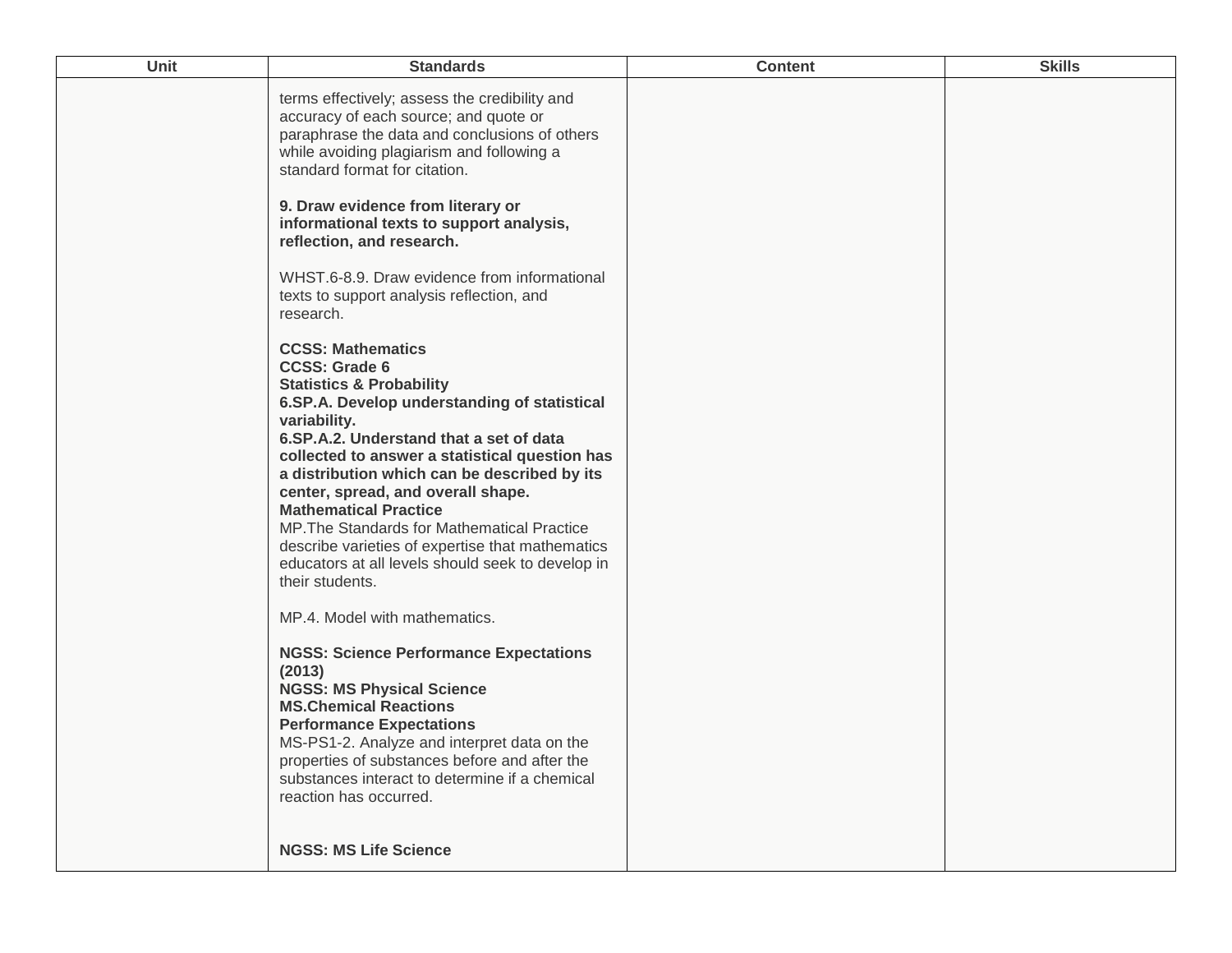| Unit | <b>Standards</b>                                                                                                                                                                                                                                                              | <b>Content</b> | <b>Skills</b> |
|------|-------------------------------------------------------------------------------------------------------------------------------------------------------------------------------------------------------------------------------------------------------------------------------|----------------|---------------|
|      | <b>MS.Structure, Function, and Information</b><br><b>Processing</b><br><b>Performance Expectations</b><br>MS-LS1-1. Conduct an investigation to provide<br>evidence that living things are made of cells;<br>either one cell or many different numbers and<br>types of cells. |                |               |
|      | <b>MS.Matter and Energy in Organisms and</b><br><b>Ecosystems</b><br><b>Performance Expectations</b>                                                                                                                                                                          |                |               |
|      | MS-LS1-7. Develop a model to describe how<br>food is rearranged through chemical reactions<br>forming new molecules that support growth<br>and/or release energy as this matter moves<br>through an organism.                                                                 |                |               |
|      | MS-LS2-3. Develop a model to describe the<br>cycling of matter and flow of energy among<br>living and nonliving parts of an ecosystem.                                                                                                                                        |                |               |
|      | MS-LS2-4. Construct an argument supported by<br>empirical evidence that changes to physical or<br>biological components of an ecosystem affect<br>populations.                                                                                                                |                |               |
|      | <b>MS.Growth, Development, and Reproduction</b><br>of Organisms<br><b>Performance Expectations</b>                                                                                                                                                                            |                |               |
|      | MS-LS3-1. Develop and use a model to describe<br>why structural changes to genes (mutations)<br>located on chromosomes may affect proteins<br>and may result in harmful, beneficial, or neutral<br>effects to the structure and function of the<br>organism.                  |                |               |
|      | © Copyright 2010. National Governors<br>Association Center for Best Practices and<br>Council of Chief State School Officers. All rights<br>reserved.                                                                                                                          |                |               |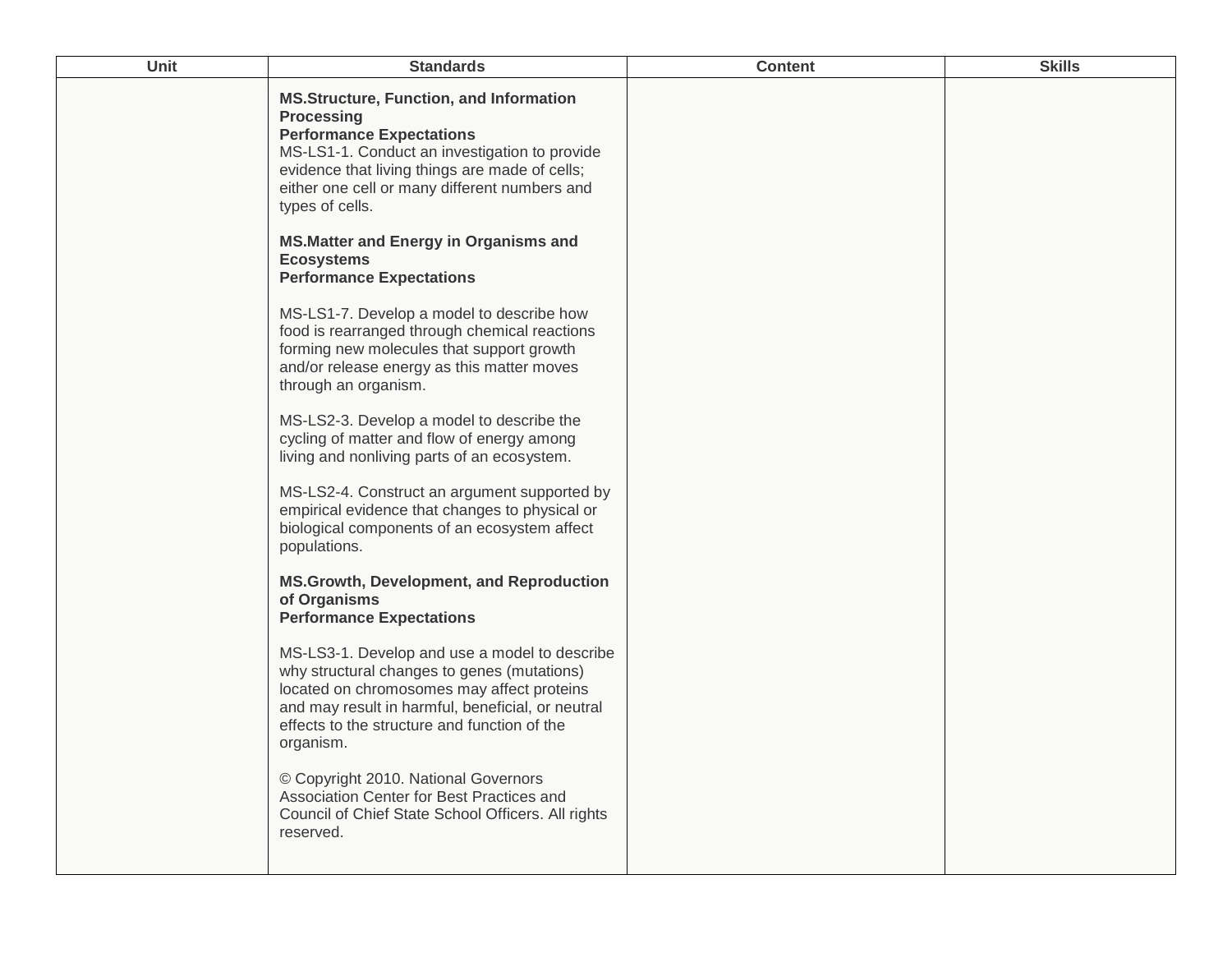| Unit                                                              | <b>Standards</b>                                                                                                                                                                                                                                                                                                                                                                                                                                                                                                                                                                                                                                                                                                                                                                                                                                                                                                                                                                                                                                                                                                                                                                                                                                                                                                                                                                                                                                                                                                                                                                                                                                             | <b>Content</b>                                                                                                                                                                                                                                                                                                                                                                                                                                                                                                                                                                                                                                                                                                                  | <b>Skills</b>                                                                                                                                                                                                                                                                                                                                                                                                                                                                                                                                                                                                                                                                                                                                                                                                                              |
|-------------------------------------------------------------------|--------------------------------------------------------------------------------------------------------------------------------------------------------------------------------------------------------------------------------------------------------------------------------------------------------------------------------------------------------------------------------------------------------------------------------------------------------------------------------------------------------------------------------------------------------------------------------------------------------------------------------------------------------------------------------------------------------------------------------------------------------------------------------------------------------------------------------------------------------------------------------------------------------------------------------------------------------------------------------------------------------------------------------------------------------------------------------------------------------------------------------------------------------------------------------------------------------------------------------------------------------------------------------------------------------------------------------------------------------------------------------------------------------------------------------------------------------------------------------------------------------------------------------------------------------------------------------------------------------------------------------------------------------------|---------------------------------------------------------------------------------------------------------------------------------------------------------------------------------------------------------------------------------------------------------------------------------------------------------------------------------------------------------------------------------------------------------------------------------------------------------------------------------------------------------------------------------------------------------------------------------------------------------------------------------------------------------------------------------------------------------------------------------|--------------------------------------------------------------------------------------------------------------------------------------------------------------------------------------------------------------------------------------------------------------------------------------------------------------------------------------------------------------------------------------------------------------------------------------------------------------------------------------------------------------------------------------------------------------------------------------------------------------------------------------------------------------------------------------------------------------------------------------------------------------------------------------------------------------------------------------------|
| <b>Heredity: Inheritance</b><br>and Variation of<br><b>Traits</b> | <b>CCSS: English Language Arts 6-12</b><br><b>CCSS: Grade 8</b><br><b>Speaking &amp; Listening</b><br>5. Make strategic use of digital media and<br>visual displays of data to express<br>information and enhance understanding of<br>presentations.<br>SL.8.5. Integrate multimedia and visual displays<br>into presentations to clarify information,<br>strengthen claims and evidence, and add<br>interest.<br><b>CCSS: Literacy in History/Social Studies,</b><br><b>Science, &amp; Technical Subjects 6-12</b><br><b>CCSS: Grades 6-8</b><br><b>Reading: Science &amp; Technical Subjects</b><br><b>Craft and Structure</b><br>4. Interpret words and phrases as they are<br>used in a text, including determining<br>technical, connotative, and figurative<br>meanings, and analyze how specific word<br>choices shape meaning or tone.<br>RST.6-8.4. Determine the meaning of symbols,<br>key terms, and other domain-specific words and<br>phrases as they are used in a specific scientific<br>or technical context relevant to grades 6-8 texts<br>and topics.<br><b>Integration of Knowledge and Ideas</b><br>7. Integrate and evaluate content presented<br>in diverse formats and media, including<br>visually and quantitatively, as well as in<br>words.<br>RST.6-8.7. Integrate quantitative or technical<br>information expressed in words in a text with a<br>version of that information expressed visually<br>(e.g., in a flowchart, diagram, model, graph, or<br>table).<br><b>NGSS: Science Performance Expectations</b><br>(2013)<br><b>NGSS: MS Life Science</b><br><b>MS.Growth, Development, and Reproduction</b><br>of Organisms | The transfer of genetic information<br>through sexual and asexual<br>reproduction<br>Changes and variations in<br>inherited traits.<br>Sexual or asexual reproduction to<br>$\bullet$<br>transfer genetic information<br>Gene mutations and changes in<br>$\bullet$<br>genetic information<br>Variations in inherited traits<br>$\bullet$<br>Parents contribute half of the<br>$\bullet$<br>genes to the offspring<br>Scientific Terminology for this unit:<br>$\bullet$<br>heredity<br>$\circ$<br>genetics<br>$\circ$<br>alleles<br>$\circ$<br>dominant<br>$\bigcirc$<br>recessive<br>$\circ$<br>Punnett squares<br>$\circ$<br>genotype<br>$\circ$<br>phenotype<br>$\circ$<br>heterozygous<br>$\circ$<br>homozygous<br>$\circ$ | The students will be able to:<br>Believe and<br>recognize God's role<br>in the transfer of<br>genetic material.<br>Use diagrams,<br>simulations, and<br>Punnett squares to<br>model the inheritance<br>of traits.<br>Examine case studies<br>to identify and<br>explore variations<br>that arise as a result<br>of mutations.<br>Conceptualize<br>$\bullet$<br>inheritance of<br>dominant and<br>recessive traits<br>through simulations.<br>Develop and use a<br>$\bullet$<br>model to describe<br>and predict<br>phenomena and<br>design systems.<br>Identify Mendel's role<br>in the history of<br>genetics.<br>Compare and<br>contrast genotype<br>and phenotype.<br>Explain how sex<br>$\bullet$<br>linked traits are<br>passed to offspring.<br>Sequence the steps<br>$\bullet$<br>in making genetically<br>engineered<br>organisms. |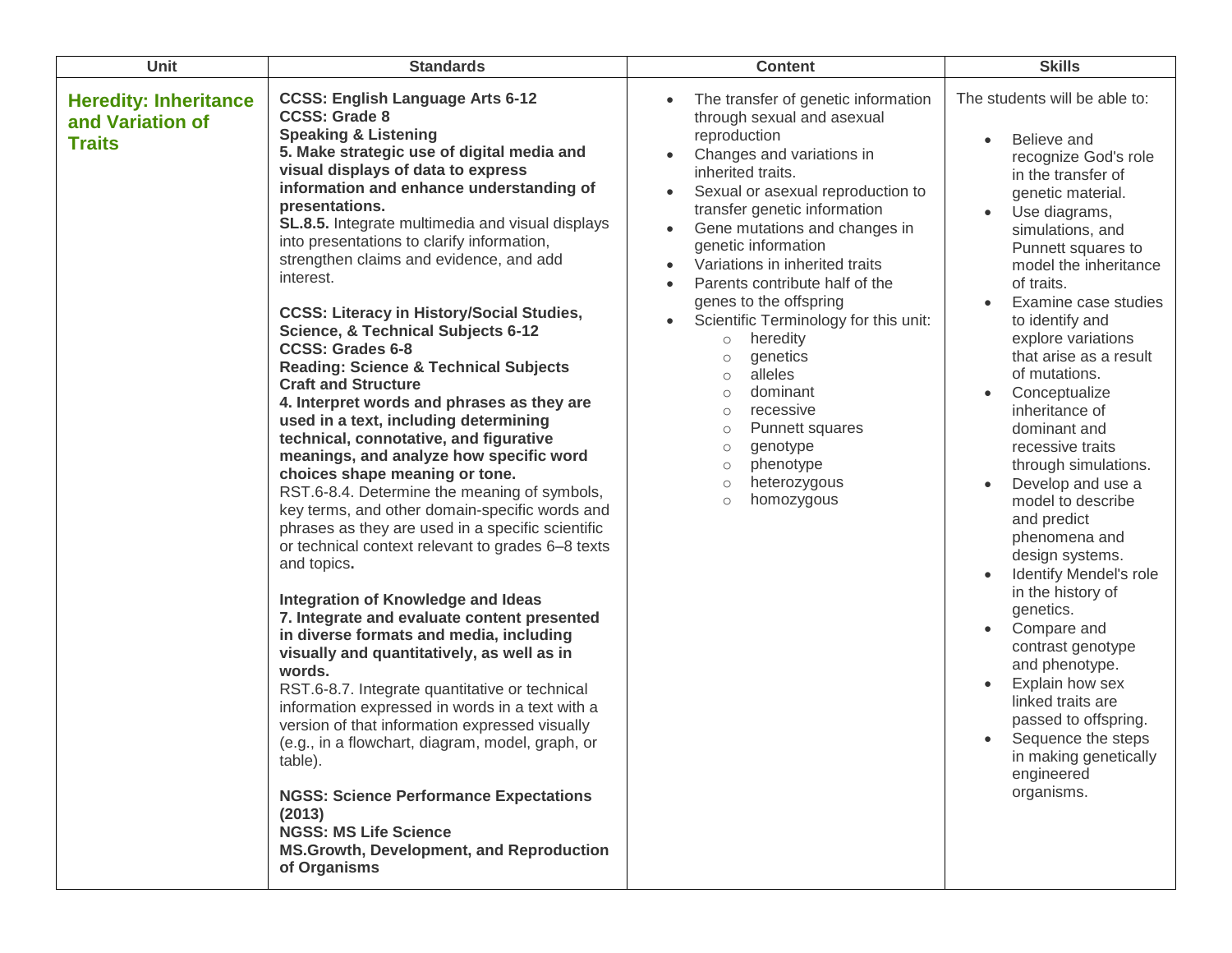| Unit | <b>Standards</b>                                                                                                                                                                                                                                                                                                                                                                                                                                                                                           | <b>Content</b> | <b>Skills</b> |
|------|------------------------------------------------------------------------------------------------------------------------------------------------------------------------------------------------------------------------------------------------------------------------------------------------------------------------------------------------------------------------------------------------------------------------------------------------------------------------------------------------------------|----------------|---------------|
|      | <b>Performance Expectations</b><br>MS-LS3-1. Develop and use a model to describe<br>why structural changes to genes (mutations)<br>located on chromosomes may affect proteins                                                                                                                                                                                                                                                                                                                              |                |               |
|      | and may result in harmful, beneficial, or neutral<br>effects to the structure and function of the<br>organism.                                                                                                                                                                                                                                                                                                                                                                                             |                |               |
|      | MS-LS3-2. Develop and use a model to describe<br>why asexual reproduction results in offspring<br>with identical genetic information and sexual<br>reproduction results in offspring with genetic<br>variation.                                                                                                                                                                                                                                                                                            |                |               |
|      | <b>NGSS: Disciplinary Core Ideas</b><br><b>NGSS: 6-8</b><br>LS3: Heredity: Inheritance and Variation of                                                                                                                                                                                                                                                                                                                                                                                                    |                |               |
|      | <b>Traits</b><br>LS3.A: Inheritance of Traits<br>Genes are located in the chromosomes of cells,<br>with each chromosome pair containing two<br>variants of each of many distinct genes. Each<br>distinct gene chiefly controls the production of<br>specific proteins, which in turn affects the traits<br>of the individual. Changes (mutations) to genes<br>can result in changes to proteins, which can<br>affect the structures and functions of the<br>organism and thereby change traits. (MS-LS3-1) |                |               |
|      | Variations of inherited traits between parent and<br>offspring arise from genetic differences that<br>result from the subset of chromosomes (and<br>therefore genes) inherited. (MS-LS3-2)                                                                                                                                                                                                                                                                                                                 |                |               |
|      | © Copyright 2010. National Governors<br>Association Center for Best Practices and<br>Council of Chief State School Officers. All rights<br>reserved.                                                                                                                                                                                                                                                                                                                                                       |                |               |
|      |                                                                                                                                                                                                                                                                                                                                                                                                                                                                                                            |                |               |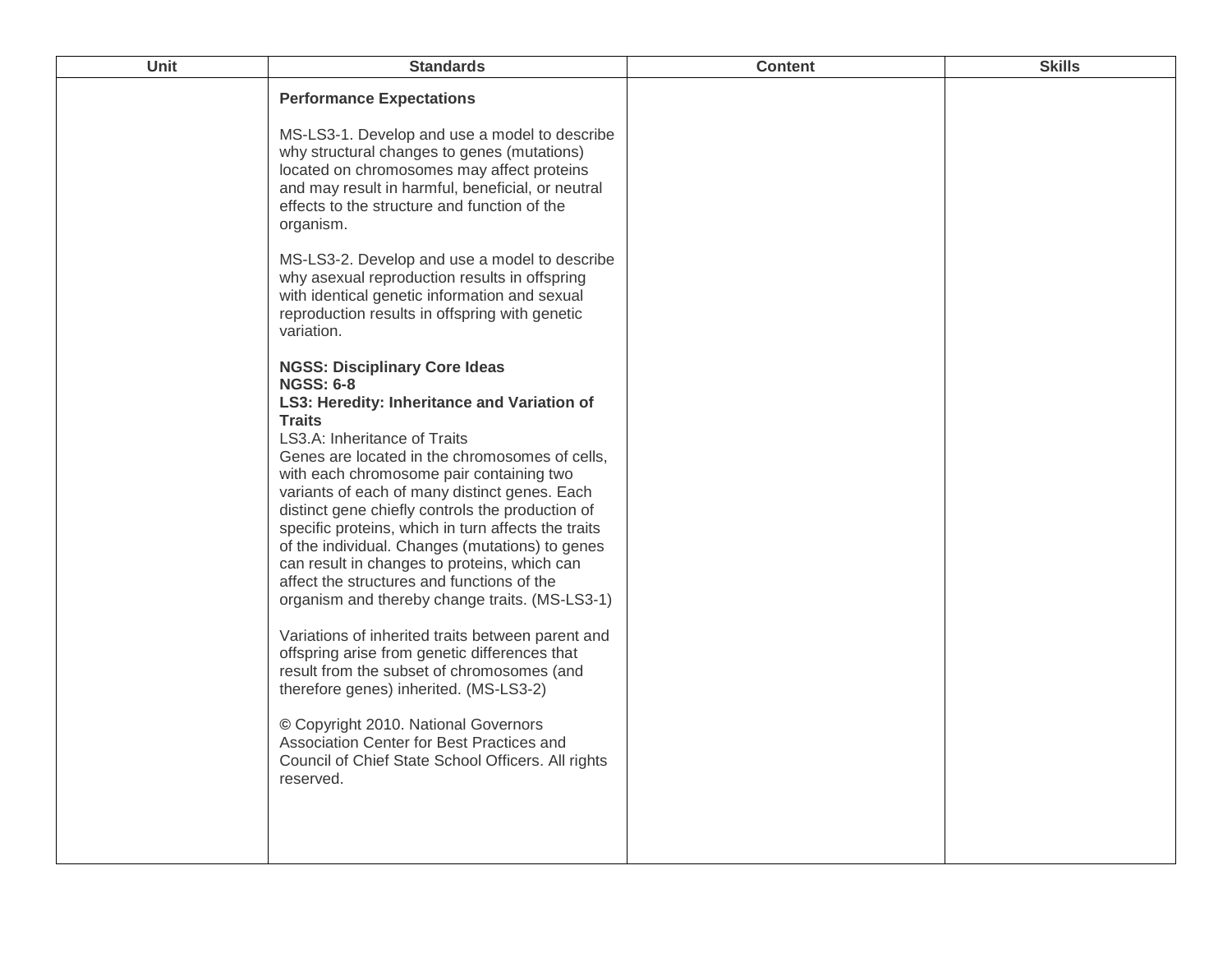| Unit                                            | <b>Standards</b>                                                                                                                                                                                                                                                                                                                                                                                                                                                                                                                                                                                                                                                                                                                                                                                                                                                                                                                                                                                                                                                                                                                                                                                                                                                                                                                                                                                                                                                                                                                                                                  | <b>Content</b>                                                                                                                                                                                                                                                                                                                                                                                                                                                                                                                                                                                                                                                                                                | <b>Skills</b>                                                                                                                                                                                                                                                                                                                                                                                                                                                                                                                                                                                                                                                                                                                         |
|-------------------------------------------------|-----------------------------------------------------------------------------------------------------------------------------------------------------------------------------------------------------------------------------------------------------------------------------------------------------------------------------------------------------------------------------------------------------------------------------------------------------------------------------------------------------------------------------------------------------------------------------------------------------------------------------------------------------------------------------------------------------------------------------------------------------------------------------------------------------------------------------------------------------------------------------------------------------------------------------------------------------------------------------------------------------------------------------------------------------------------------------------------------------------------------------------------------------------------------------------------------------------------------------------------------------------------------------------------------------------------------------------------------------------------------------------------------------------------------------------------------------------------------------------------------------------------------------------------------------------------------------------|---------------------------------------------------------------------------------------------------------------------------------------------------------------------------------------------------------------------------------------------------------------------------------------------------------------------------------------------------------------------------------------------------------------------------------------------------------------------------------------------------------------------------------------------------------------------------------------------------------------------------------------------------------------------------------------------------------------|---------------------------------------------------------------------------------------------------------------------------------------------------------------------------------------------------------------------------------------------------------------------------------------------------------------------------------------------------------------------------------------------------------------------------------------------------------------------------------------------------------------------------------------------------------------------------------------------------------------------------------------------------------------------------------------------------------------------------------------|
| <b>Interactions within</b><br><b>Ecosystems</b> | <b>CCSS: English Language Arts 6-12</b><br><b>CCSS: Grade 8</b><br><b>Speaking &amp; Listening</b><br><b>Presentation of Knowledge and Ideas</b><br>4. Present information, findings, and<br>supporting evidence such that listeners can<br>follow the line of reasoning and the<br>organization, development, and style are<br>appropriate to task, purpose, and audience.<br>SL.8.4. Present claims and findings,<br>emphasizing salient points in a focused,<br>coherent manner with relevant evidence, sound<br>valid reasoning, and well-chosen details; use<br>appropriate eye contact, adequate volume, and<br>clear pronunciation.<br><b>CCSS: Literacy in History/Social Studies,</b><br><b>Science, &amp; Technical Subjects 6-12</b><br><b>CCSS: Grades 6-8</b><br><b>Writing</b><br>9. Draw evidence from literary or<br>informational texts to support analysis,<br>reflection, and research.<br>WHST.6-8.9. Draw evidence from informational<br>texts to support analysis reflection, and<br>research.<br><b>NGSS: Science Performance Expectations</b><br>(2013)<br><b>NGSS: MS Life Science</b><br><b>MS.Matter and Energy in Organisms and</b><br><b>Ecosystems</b><br><b>Performance Expectations</b><br>MS-LS1-6. Construct a scientific explanation<br>based on evidence for the role of photosynthesis<br>in the cycling of matter and flow of energy into<br>and out of organisms.<br>MS-LS2-1. Analyze and interpret data to provide<br>evidence for the effects of resource availability<br>on organisms and populations of organisms in<br>an ecosystem. | Flow, transfer, and cycling of<br>energy and matter throughout an<br>ecosystem.<br>The dynamic nature of<br>$\bullet$<br>ecosystems<br>Dependence on abiotic and biotic<br>features<br>Resources in an ecosystem<br>Producers, consumers, and<br>decomposers<br>Effects of biodiversity within an<br>ecosystem<br>Scientific terminology in this unit:<br>ecosystem<br>$\circ$<br>abiotic<br>$\circ$<br>biotic<br>$\circ$<br>population<br>$\circ$<br>environment<br>$\circ$<br>food chain<br>$\circ$<br>consumer<br>$\circ$<br>producer<br>$\circ$<br>decomposer<br>$\circ$<br>carbon cycle<br>$\circ$<br>nitrogen cycle<br>$\circ$<br>water cycle<br>$\circ$<br>biodiversity<br>$\circ$<br>niche<br>$\circ$ | The students will be able to:<br>Believe and<br>recognize the wonder<br>and diversity in all of<br>God's creations.<br>Conduct simulations.<br>$\bullet$<br>Identify why<br>variations in<br>organisms are<br>important.<br>Explain how relate<br>and radiometric<br>dating are used to<br>estimate fossil age.<br>Evaluate<br>$\bullet$<br>competitions within<br>an ecosystem.<br>Manipulate different<br>environments and<br>species through<br>investigation.<br>Define boundaries of<br>an ecosystem and<br>design solutions for<br>maintaining<br>biodiversity within a<br>system.<br>Develop and use<br>$\bullet$<br>models.<br>Analyze and interpret<br>$\bullet$<br>data.<br>Construct<br>explanations.<br>Design solutions. |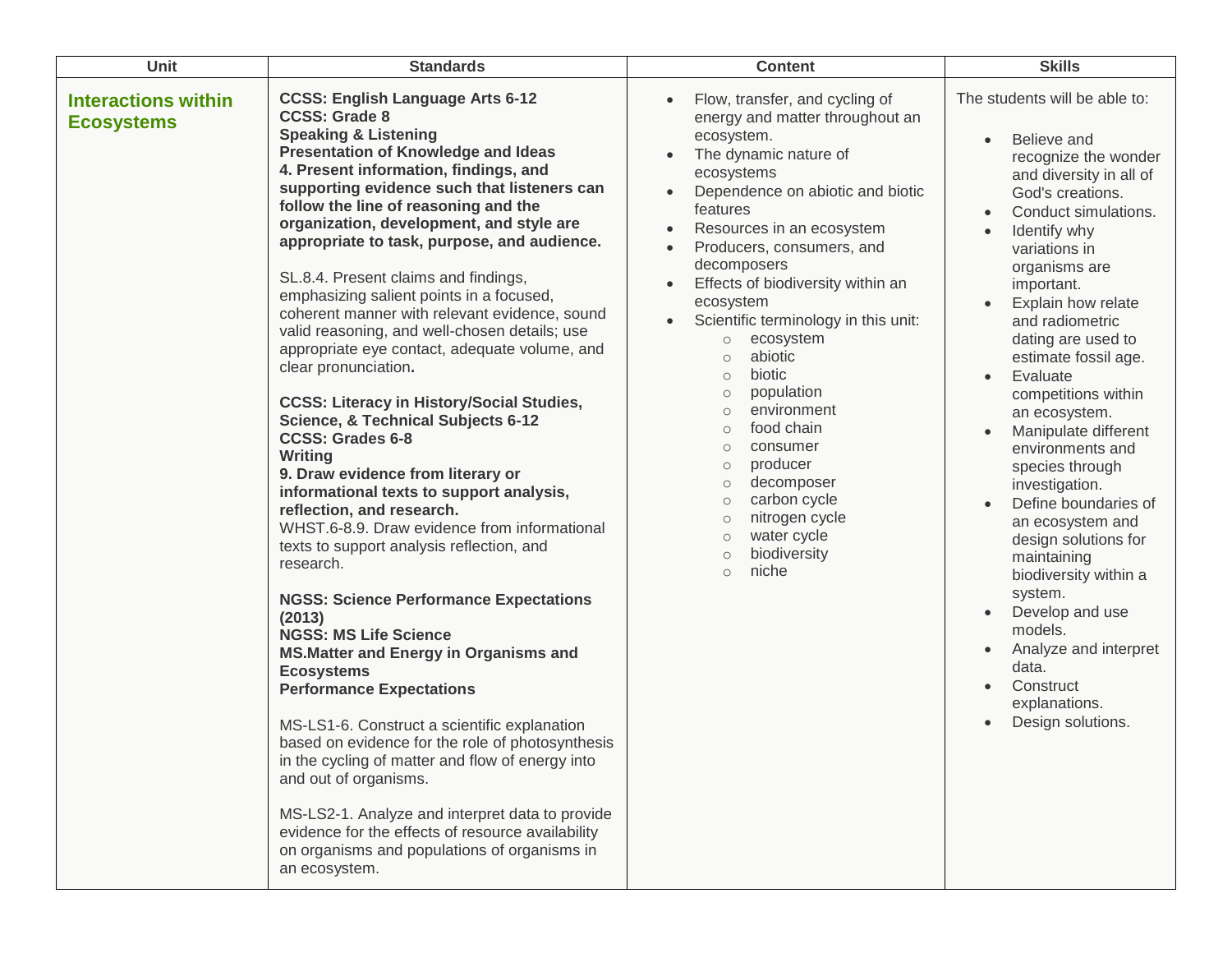| Unit | <b>Standards</b>                                                                                                                                                                                                                                                                         | <b>Content</b> | <b>Skills</b> |
|------|------------------------------------------------------------------------------------------------------------------------------------------------------------------------------------------------------------------------------------------------------------------------------------------|----------------|---------------|
|      | MS-LS2-3. Develop a model to describe the<br>cycling of matter and flow of energy among<br>living and nonliving parts of an ecosystem.<br>MS-LS2-4. Construct an argument supported by<br>empirical evidence that changes to physical or<br>biological components of an ecosystem affect |                |               |
|      | populations.<br><b>MS.Interdependent Relationships in</b><br><b>Ecosystems</b><br><b>Performance Expectations</b>                                                                                                                                                                        |                |               |
|      | MS-LS2-2. Construct an explanation that<br>predicts patterns of interactions among<br>organisms across multiple ecosystems.                                                                                                                                                              |                |               |
|      | MS-LS2-5. Evaluate competing design solutions<br>for maintaining biodiversity and ecosystem<br>services.*                                                                                                                                                                                |                |               |
|      | MS.Growth, Development, and Reproduction of<br>Organisms                                                                                                                                                                                                                                 |                |               |
|      | <b>Performance Expectations</b>                                                                                                                                                                                                                                                          |                |               |
|      | MS-LS1-4. Use argument based on empirical<br>evidence and scientific reasoning to support an<br>explanation for how characteristic animal<br>behaviors and specialized plant structures affect<br>the probability of successful reproduction of<br>animals and plants respectively.      |                |               |
|      | MS-LS1-5. Construct a scientific explanation<br>based on evidence for how environmental and<br>genetic factors influence the growth of<br>organisms.                                                                                                                                     |                |               |
|      | MS-LS3-1. Develop and use a model to describe<br>why structural changes to genes (mutations)<br>located on chromosomes may affect proteins<br>and may result in harmful, beneficial, or neutral                                                                                          |                |               |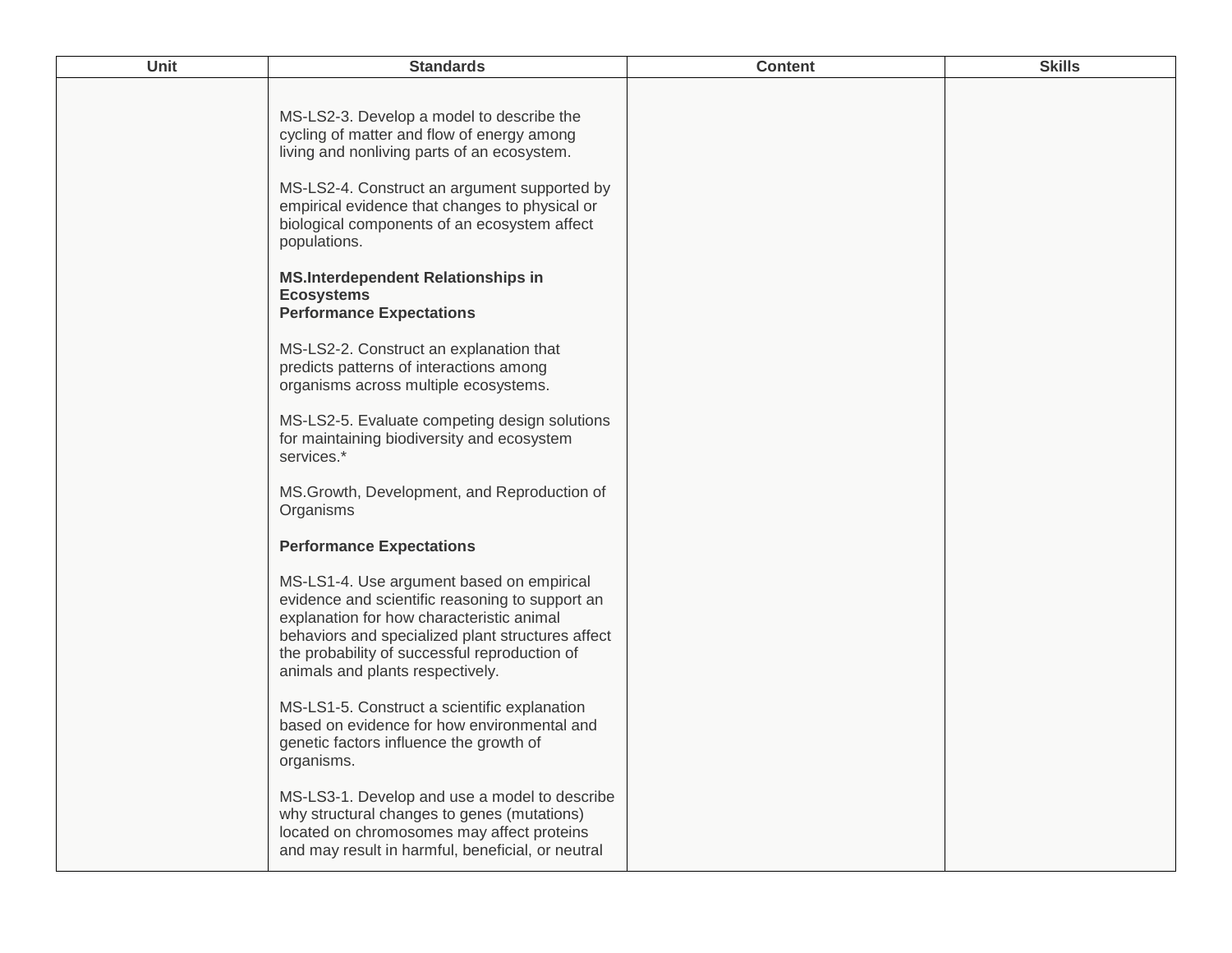| Unit | <b>Standards</b>                                                                                                                                                                                                                                                                                                                                                                                                                                                                                                                                                                                                          | <b>Content</b> | <b>Skills</b> |
|------|---------------------------------------------------------------------------------------------------------------------------------------------------------------------------------------------------------------------------------------------------------------------------------------------------------------------------------------------------------------------------------------------------------------------------------------------------------------------------------------------------------------------------------------------------------------------------------------------------------------------------|----------------|---------------|
|      | effects to the structure and function of the<br>organism.                                                                                                                                                                                                                                                                                                                                                                                                                                                                                                                                                                 |                |               |
|      | <b>NGSS: Disciplinary Core Ideas</b><br><b>NGSS: 6-8</b><br><b>LS1: From Molecules to Organisms:</b><br><b>Structures and Processes</b><br>LS1.A: Structure and Function<br>Organisms reproduce, either sexually or<br>asexually, and transfer their genetic information<br>to their offspring. (secondary to MSLS3-2)<br>LS1.B: Growth and Development of Organisms<br>Animals engage in characteristic behaviors that<br>increase the odds of reproduction. (MS-LS1-4)<br>Plants reproduce in a variety of ways,<br>sometimes depending on animal behavior and<br>specialized features for reproduction. (MS-LS1-<br>4) |                |               |
|      | Genetic factors as well as local conditions affect<br>the growth of the adult plant. (MS-LS1-5)                                                                                                                                                                                                                                                                                                                                                                                                                                                                                                                           |                |               |
|      | LS2: Ecosystems: Interactions, Energy, and<br><b>Dynamics</b><br>LS2.A: Interdependent Relationships in<br>Ecosystems<br>Organisms, and populations of organisms, are<br>dependent on their environmental interactions<br>both with other living things and with nonliving<br>factors. (MS-LS2-1)                                                                                                                                                                                                                                                                                                                         |                |               |
|      | In any ecosystem, organisms and populations<br>with similar requirements for food, water,<br>oxygen, or other resources may compete with<br>each other for limited resources, access to<br>which consequently constrains their growth and<br>reproduction. (MS-LS2-1)                                                                                                                                                                                                                                                                                                                                                     |                |               |
|      | Growth of organisms and population increases<br>are limited by access to resources. (MS-LS2-1)                                                                                                                                                                                                                                                                                                                                                                                                                                                                                                                            |                |               |
|      | Similarly, predatory interactions may reduce the<br>number of organisms or eliminate whole                                                                                                                                                                                                                                                                                                                                                                                                                                                                                                                                |                |               |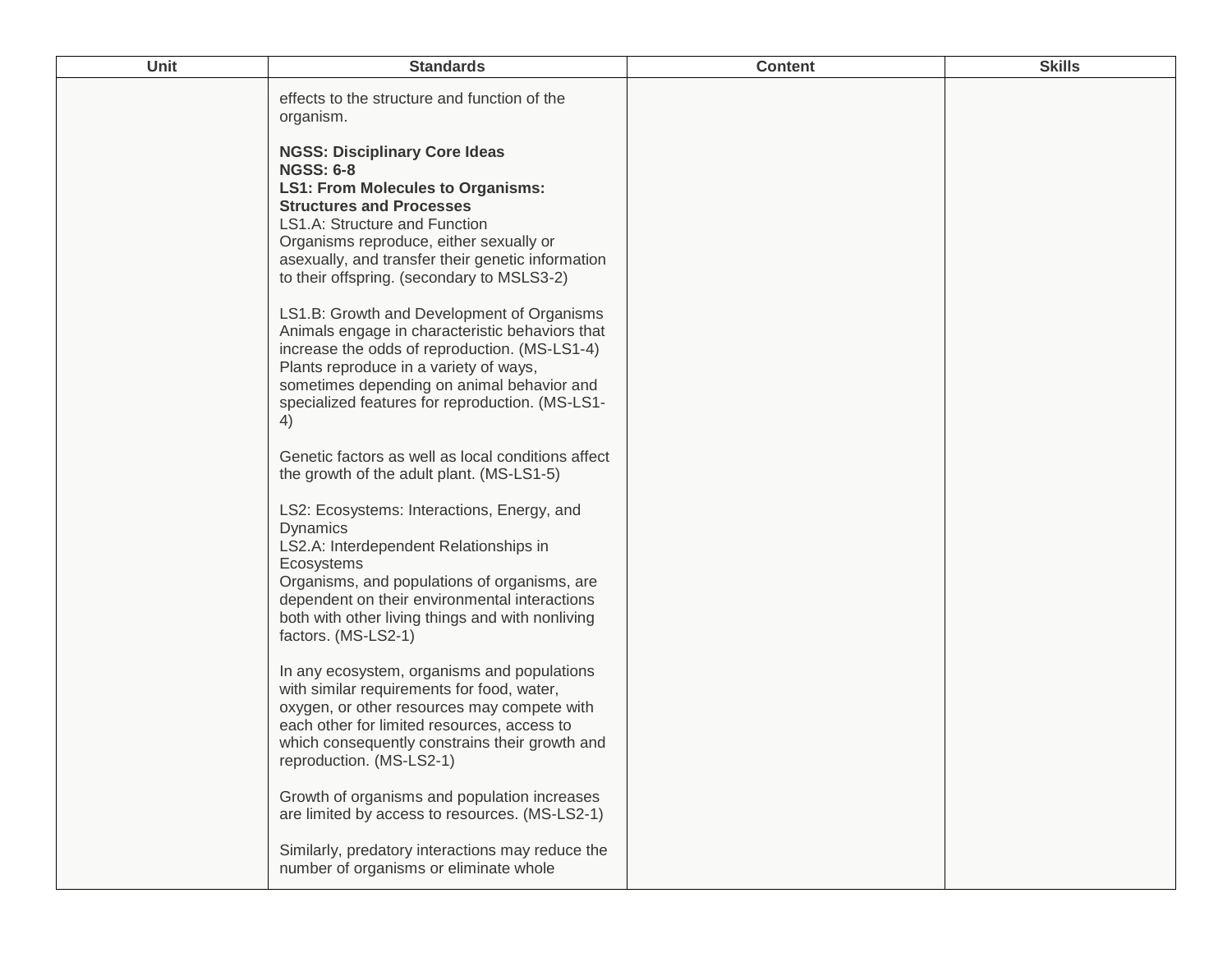| Unit | <b>Standards</b>                                                                                                                                                                                                                                                                                                                                                                                                                                                                                                                                                                                                          | <b>Content</b> | <b>Skills</b> |
|------|---------------------------------------------------------------------------------------------------------------------------------------------------------------------------------------------------------------------------------------------------------------------------------------------------------------------------------------------------------------------------------------------------------------------------------------------------------------------------------------------------------------------------------------------------------------------------------------------------------------------------|----------------|---------------|
|      | populations of organisms. Mutually beneficial<br>interactions, in contrast, may become so<br>interdependent that each organism requires the<br>other for survival. Although the species involved<br>in these competitive, predatory, and mutually<br>beneficial interactions vary across ecosystems,<br>the patterns of interactions of organisms with<br>their environments, both living and nonliving, are<br>shared. (MS-LS2-2)<br><b>LS2.B: Cycles of Matter and Energy Transfer</b>                                                                                                                                  |                |               |
|      | in Ecosystems<br>Food webs are models that demonstrate how<br>matter and energy is transferred between<br>producers, consumers, and decomposers as the<br>three groups interact within an ecosystem.<br>Transfers of matter into and out of the physical<br>environment occur at every level. Decomposers<br>recycle nutrients from dead plant or animal<br>matter back to the soil in terrestrial environments<br>or to the water in aquatic environments. The<br>atoms that make up the organisms in an<br>ecosystem are cycled repeatedly between the<br>living and nonliving parts of the ecosystem. (MS-<br>$LS2-3)$ |                |               |
|      | <b>LS2.C: Ecosystem Dynamics, Functioning,</b><br>and Resilience                                                                                                                                                                                                                                                                                                                                                                                                                                                                                                                                                          |                |               |
|      | Ecosystems are dynamic in nature; their<br>characteristics can vary over time. Disruptions to<br>any physical or biological component of an<br>ecosystem can lead to shifts in all its<br>populations. (MS-LS2-4)                                                                                                                                                                                                                                                                                                                                                                                                         |                |               |
|      | Biodiversity describes the variety of species<br>found in Earth's terrestrial and oceanic<br>ecosystems. The completeness or integrity of an<br>ecosystem's biodiversity is often used as a<br>measure of its health. (MS-LS2-5)                                                                                                                                                                                                                                                                                                                                                                                          |                |               |
|      | LS3: Heredity: Inheritance and Variation of<br><b>Traits</b>                                                                                                                                                                                                                                                                                                                                                                                                                                                                                                                                                              |                |               |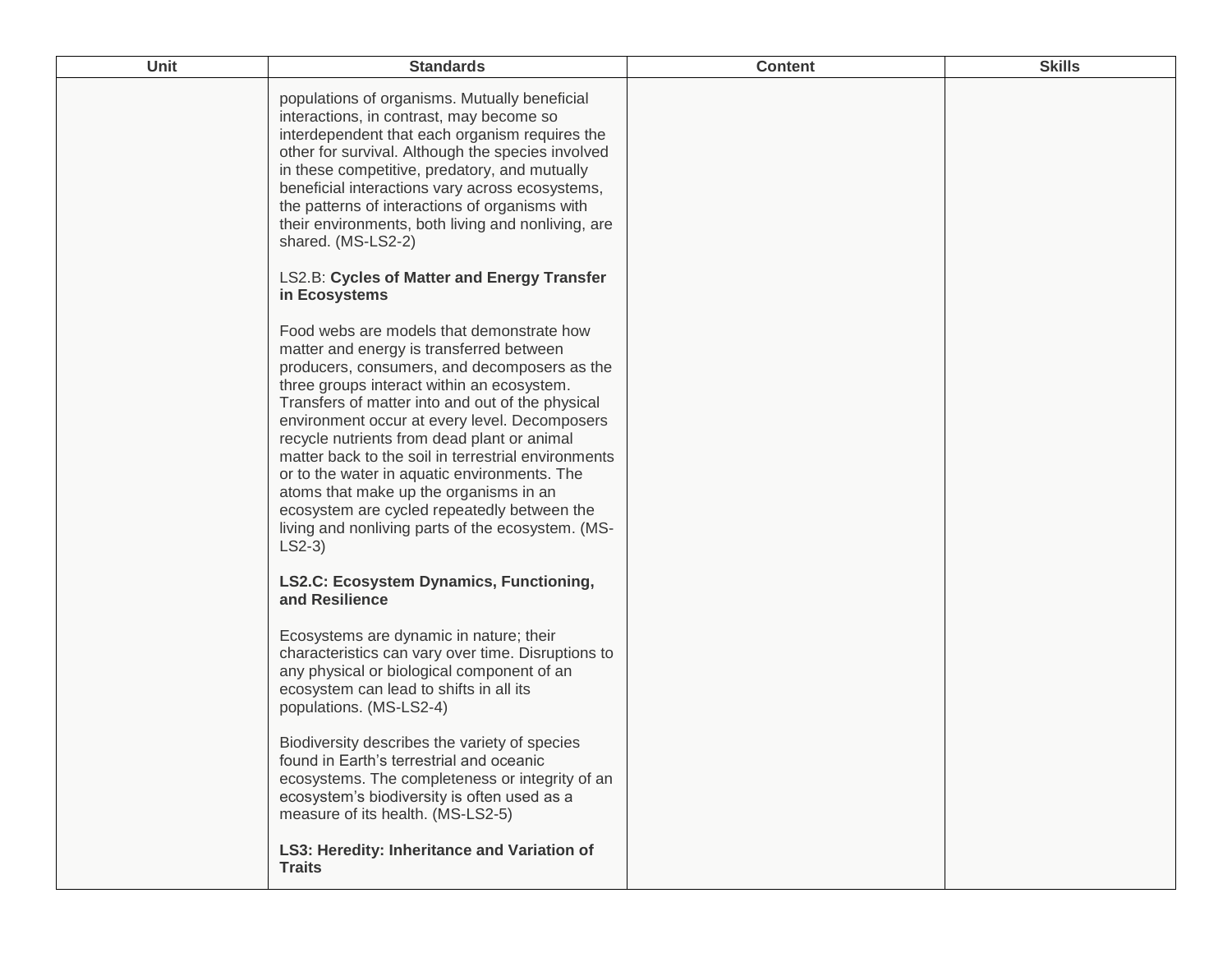| Unit | <b>Standards</b>                                                                                                                                                                                                                                                                                                                                                                                        | <b>Content</b> | <b>Skills</b> |
|------|---------------------------------------------------------------------------------------------------------------------------------------------------------------------------------------------------------------------------------------------------------------------------------------------------------------------------------------------------------------------------------------------------------|----------------|---------------|
|      | LS3.B: Variation of Traits<br>In sexually reproducing organisms, each parent<br>contributes half of the genes acquired (at<br>random) by the offspring. Individuals have two of<br>each chromosome and hence two alleles of<br>each gene, one acquired from each parent.<br>These versions may be identical or may differ<br>from each other. (MS-LS3-2)                                                |                |               |
|      | In addition to variations that arise from sexual<br>reproduction, genetic information can be altered<br>because of mutations. Though rare, mutations<br>may result in changes to the structure and<br>function of proteins. Some changes are<br>beneficial, others harmful, and some neutral to<br>the organism. (MS-LS3-1)                                                                             |                |               |
|      | <b>LS4: Biological Evolution: Unity and</b><br><b>Diversity</b><br>LS4.A: Evidence of Common Ancestry and<br><b>Diversity</b><br>Anatomical similarities and differences between<br>various organisms living today and between<br>them and organisms in the fossil record, enable<br>the reconstruction of evolutionary history and the<br>inference of lines of evolutionary descent. (MS-<br>$LS4-2)$ |                |               |
|      | <b>LS4.B: Natural Selection</b><br>Natural selection leads to the predominance of<br>certain traits in a population, and the<br>suppression of others. (MS-LS4-4)                                                                                                                                                                                                                                       |                |               |
|      | In artificial selection, humans have the capacity<br>to influence certain characteristics of organisms<br>by selective breeding. One can choose desired<br>parental traits determined by genes, which are<br>then passed on to offspring. (MS-LS4-5)                                                                                                                                                    |                |               |
|      | <b>LS4.C: Adaptation</b><br>Adaptation by natural selection acting over<br>generations is one important process by which<br>species change over time in response to<br>changes in environmental conditions. Traits that                                                                                                                                                                                 |                |               |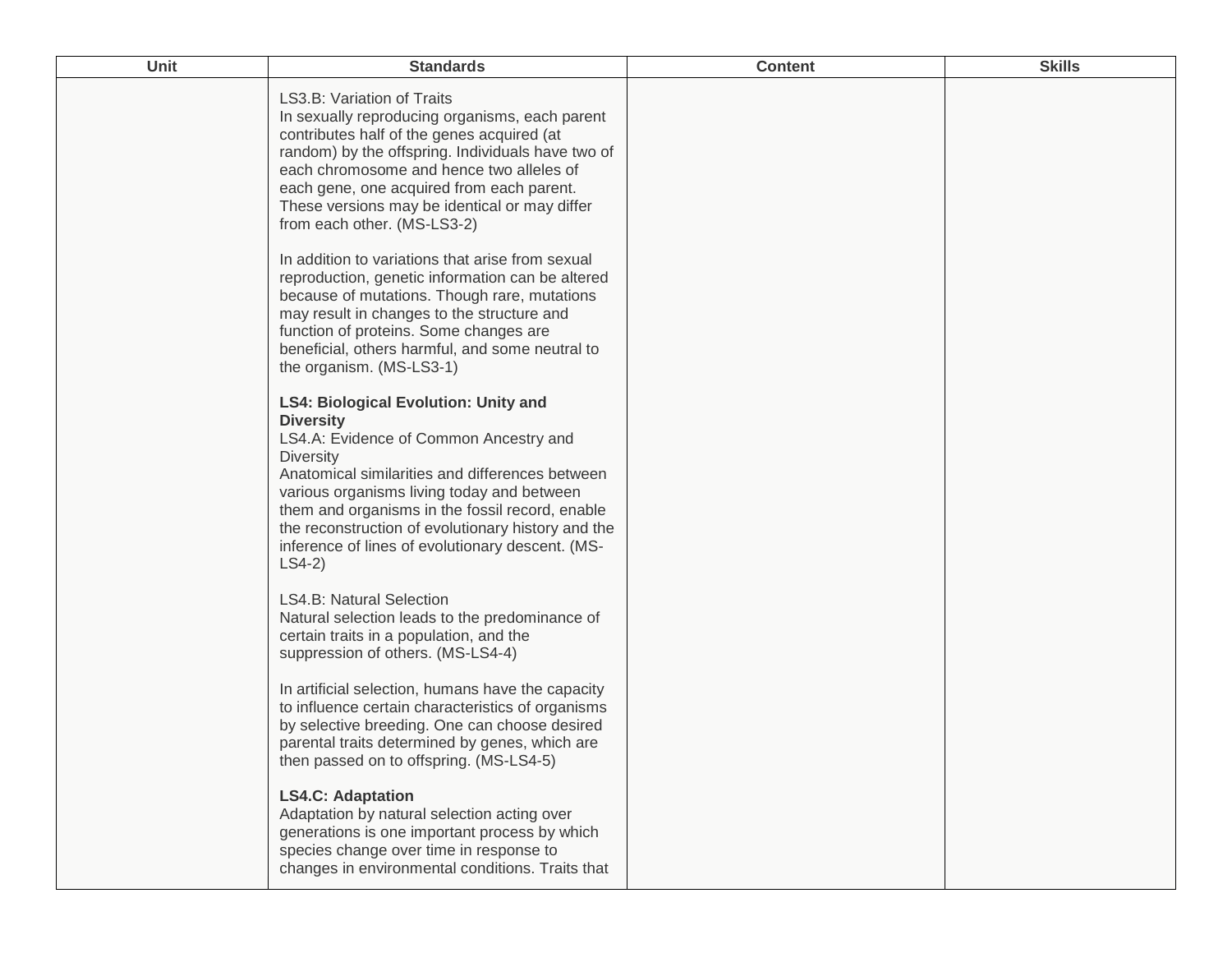| Unit                                                       | <b>Standards</b>                                                                                                                                                                                                                                                                                                                                                                                                                                                                                                                                                                                                                                                                                                                                                                                                                                                                                                                                                                                                                                                                                                                                    | <b>Content</b>                                                                                                                                                                                                                                                                                                                                                                                                                                                 | <b>Skills</b>                                                                                                                                                                                                                                                                                                                                                                                                                                                                                                                                             |
|------------------------------------------------------------|-----------------------------------------------------------------------------------------------------------------------------------------------------------------------------------------------------------------------------------------------------------------------------------------------------------------------------------------------------------------------------------------------------------------------------------------------------------------------------------------------------------------------------------------------------------------------------------------------------------------------------------------------------------------------------------------------------------------------------------------------------------------------------------------------------------------------------------------------------------------------------------------------------------------------------------------------------------------------------------------------------------------------------------------------------------------------------------------------------------------------------------------------------|----------------------------------------------------------------------------------------------------------------------------------------------------------------------------------------------------------------------------------------------------------------------------------------------------------------------------------------------------------------------------------------------------------------------------------------------------------------|-----------------------------------------------------------------------------------------------------------------------------------------------------------------------------------------------------------------------------------------------------------------------------------------------------------------------------------------------------------------------------------------------------------------------------------------------------------------------------------------------------------------------------------------------------------|
|                                                            | support successful survival and reproduction in<br>the new environment become more common;<br>those that do not become less common. Thus,<br>the distribution of traits in a population changes.<br>$(MS-LS4-6)$<br>© Copyright 2010. National Governors<br>Association Center for Best Practices and<br>Council of Chief State School Officers. All rights<br>reserved.                                                                                                                                                                                                                                                                                                                                                                                                                                                                                                                                                                                                                                                                                                                                                                            |                                                                                                                                                                                                                                                                                                                                                                                                                                                                |                                                                                                                                                                                                                                                                                                                                                                                                                                                                                                                                                           |
| <b>Biological Evolution:</b><br><b>Unity and Diversity</b> | <b>CCSS: English Language Arts 6-12</b><br><b>CCSS: Grade 8</b><br><b>Speaking &amp; Listening</b><br><b>Comprehension and Collaboration</b><br>1. Prepare for and participate effectively in a<br>range of conversations and collaborations<br>with diverse partners, building on others'<br>ideas and expressing their own clearly and<br>persuasively.<br>SL.8.1. Engage effectively in a range of<br>collaborative discussions (one-on-one, in<br>groups, and teacher-led) with diverse partners<br>on grade 8 topics, texts, and issues, building on<br>others' ideas and expressing their own clearly.<br><b>CCSS: Literacy in History/Social Studies,</b><br><b>Science, &amp; Technical Subjects 6-12</b><br><b>CCSS: Grades 6-8</b><br><b>Reading: Science &amp; Technical Subjects</b><br>9. Analyze how two or more texts address<br>similar themes or topics in order to build<br>knowledge or to compare the approaches the<br>authors take.<br>RST.6-8.9. Compare and contrast the<br>information gained from experiments,<br>simulations, video, or multimedia sources with<br>that gained from reading a text on the same<br>topic. | Analyzing patterns to construct an<br>explanation for variations in a<br>population over time.<br>Fossil records provide<br>evolutionary evidence for<br>existence, extinction, and<br>variations of life on Earth<br>Human influence on natural<br>selection<br>Scientific Terminology for this unit:<br>evolution<br>$\circ$<br>mutations<br>$\circ$<br>adaptations<br>$\circ$<br>natural selection<br>$\circ$<br>species<br>$\circ$<br>variation<br>$\circ$ | The students will be able to:<br>Believe and<br>recognize that the<br>hand of God is<br>involved in creation<br>and evolution.<br>Observe and classify<br>using a dichotomous<br>keys.<br>Model to sequence<br>the chronological<br>appearance of fossils.<br>Integrate knowledge<br>of adaptation<br>presented in a video<br>series.<br>Graph and analyze<br>$\bullet$<br>evolutionary trends.<br>Analyze and interpret<br>$\bullet$<br>data.<br>Use mathematics and<br>computational<br>thinking.<br>Construct<br>explanations and<br>design solutions. |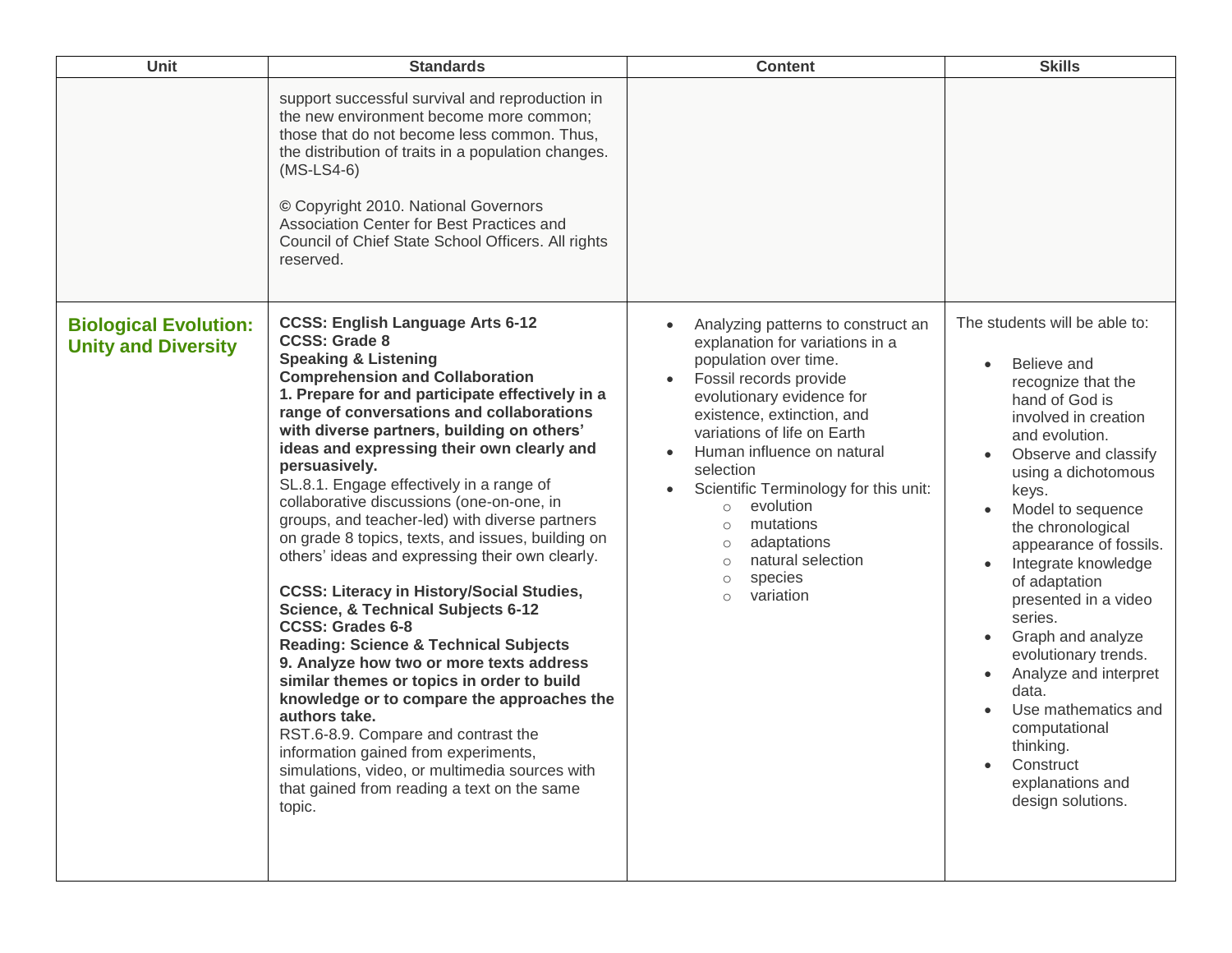| <b>Unit</b> | <b>Standards</b>                                                                                                                                                                                                                                                                | <b>Content</b> | <b>Skills</b> |
|-------------|---------------------------------------------------------------------------------------------------------------------------------------------------------------------------------------------------------------------------------------------------------------------------------|----------------|---------------|
|             | <b>Writing</b><br>9. Draw evidence from literary or<br>informational texts to support analysis,<br>reflection, and research.<br>WHST.6-8.9. Draw evidence from informational<br>texts to support analysis reflection, and<br>research.                                          |                |               |
|             | <b>CCSS: Mathematics</b>                                                                                                                                                                                                                                                        |                |               |
|             | <b>CCSS: Grade 7</b><br><b>Ratios &amp; Proportional Relationships</b>                                                                                                                                                                                                          |                |               |
|             | 7.RP.A. Analyze proportional relationships and<br>use them to solve real-world and mathematical<br>problems.<br>7.RP.A.2. Recognize and represent proportional<br>relationships between quantities.                                                                             |                |               |
|             | <b>NGSS: Science Performance Expectations</b><br>(2013)<br><b>NGSS: MS Life Science</b><br><b>MS.Natural Selection and Adaptations</b><br><b>Performance Expectations</b>                                                                                                       |                |               |
|             | MS-LS4-1. Analyze and interpret data for<br>patterns in the fossil record that document the<br>existence, diversity, extinction, and change of<br>life forms throughout the history of life on Earth<br>under the assumption that natural laws operate<br>today as in the past. |                |               |
|             | MS-LS4-2. Apply scientific ideas to construct an<br>explanation for the anatomical similarities and<br>differences among modern organisms and<br>between modern and fossil organisms to infer<br>evolutionary relationships.                                                    |                |               |
|             | MS-LS4-3. Analyze displays of pictorial data to<br>compare patterns of similarities in the<br>embryological development across multiple<br>species to identify relationships not evident in<br>the fully formed anatomy.                                                        |                |               |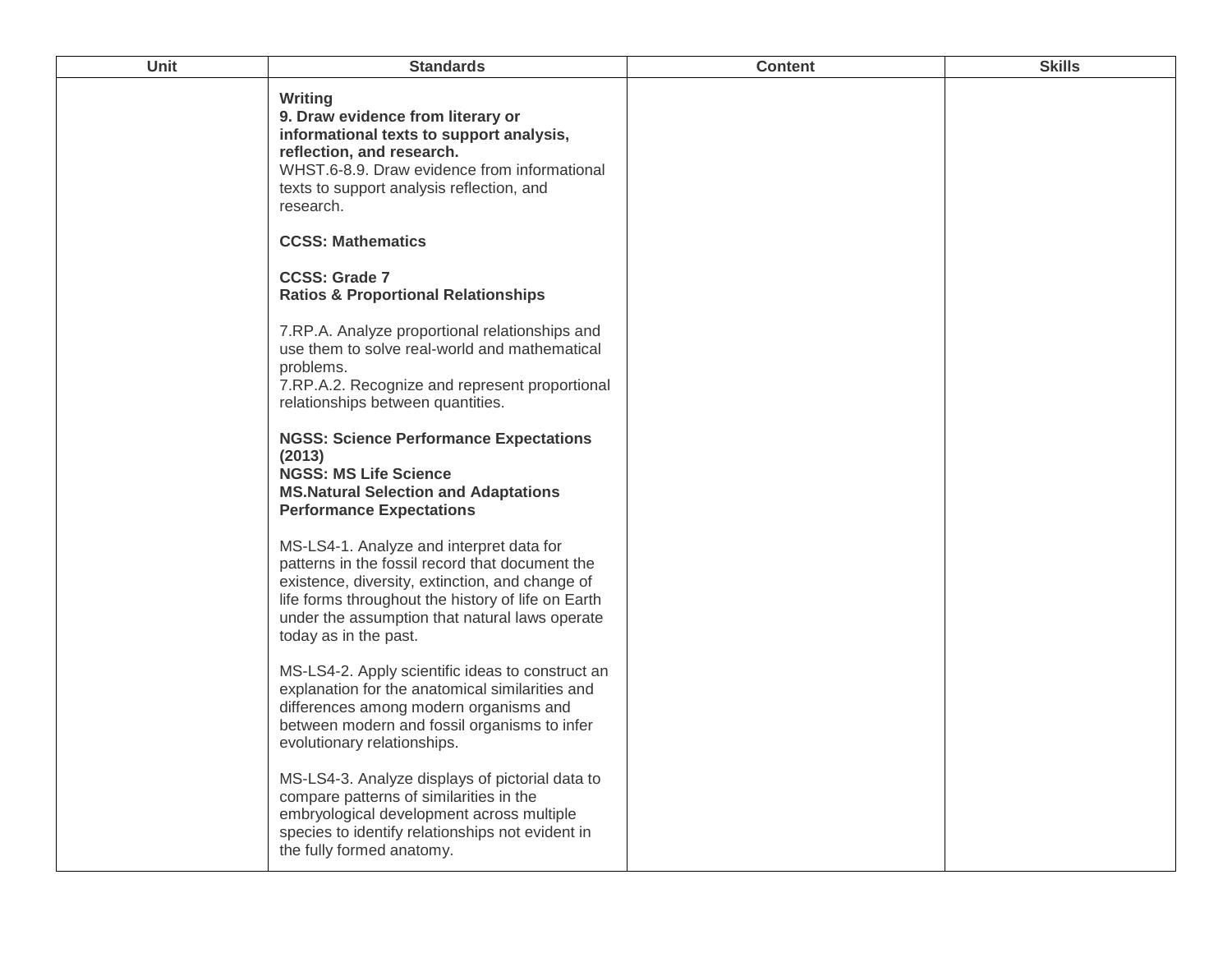| Unit | <b>Standards</b>                                                                                                                                                                                                                                                                                                                                                                                                                                 | <b>Content</b> | <b>Skills</b> |
|------|--------------------------------------------------------------------------------------------------------------------------------------------------------------------------------------------------------------------------------------------------------------------------------------------------------------------------------------------------------------------------------------------------------------------------------------------------|----------------|---------------|
|      | MS-LS4-4. Construct an explanation based on<br>evidence that describes how genetic variations<br>of traits in a population increase some<br>individuals' probability of surviving and<br>reproducing in a specific environment.                                                                                                                                                                                                                  |                |               |
|      | MS-LS4-6. Use mathematical representations to<br>support explanations of how natural selection<br>may lead to increases and decreases of specific<br>traits in populations over time.                                                                                                                                                                                                                                                            |                |               |
|      | <b>NGSS: Crosscutting Concepts</b><br><b>NGSS: 6-8</b><br><b>Crosscutting Statements</b><br>1. Patterns - Observed patterns in nature<br>guide organization and classification and<br>prompt questions about relationships and<br>causes underlying them.<br>Patterns in rates of change and other numerical<br>relationships can provide information about<br>natural and human designed systems.<br>Patterns can be used to identify cause and |                |               |
|      | effect relationships.<br>Graphs, charts, and images can be used to<br>identify patterns in data.                                                                                                                                                                                                                                                                                                                                                 |                |               |
|      | 2. Cause and Effect: Mechanism and<br><b>Prediction - Events have causes, sometimes</b><br>simple, sometimes multifaceted. Deciphering<br>causal relationships, and the mechanisms by<br>which they are mediated, is a major activity<br>of science and engineering.<br>Relationships can be classified as causal or<br>correlational, and correlation does not<br>necessarily imply causation.                                                  |                |               |
|      | Cause and effect relationships may be used to<br>predict phenomena in natural or designed<br>systems.                                                                                                                                                                                                                                                                                                                                            |                |               |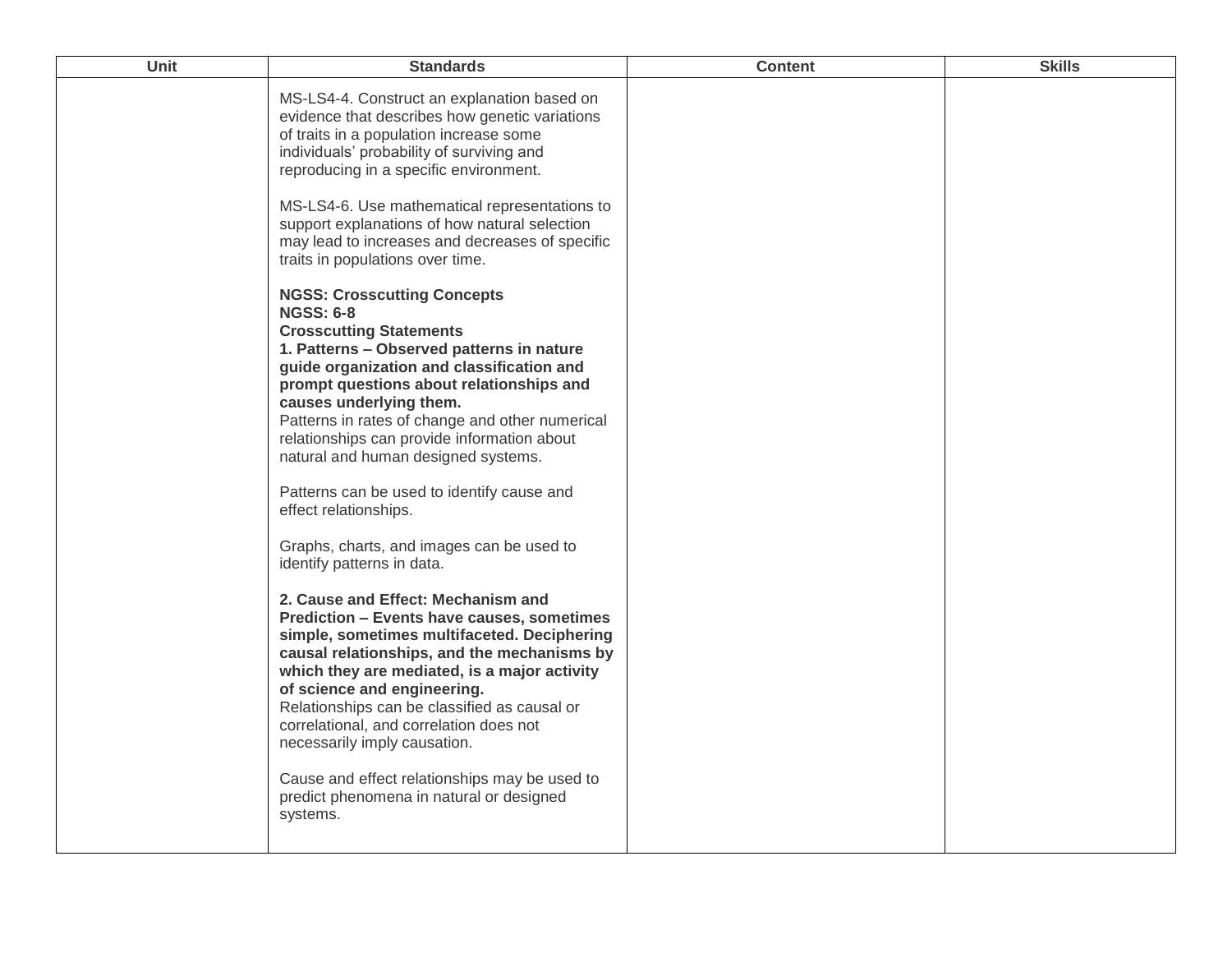| Unit                                 | <b>Standards</b>                                                                                                                                                                                                                                                                                                                                                                                                                                                                                                                                                                                                                                                                                                                                                                                                                                                                                                                                                                                                                               | <b>Content</b>                                                                                                                                                                                                                                                                                                                                                                           | <b>Skills</b>                                                                                                                                                                                                                                                                                                                                                                                                                                                                                                                                                                                                                                                                              |
|--------------------------------------|------------------------------------------------------------------------------------------------------------------------------------------------------------------------------------------------------------------------------------------------------------------------------------------------------------------------------------------------------------------------------------------------------------------------------------------------------------------------------------------------------------------------------------------------------------------------------------------------------------------------------------------------------------------------------------------------------------------------------------------------------------------------------------------------------------------------------------------------------------------------------------------------------------------------------------------------------------------------------------------------------------------------------------------------|------------------------------------------------------------------------------------------------------------------------------------------------------------------------------------------------------------------------------------------------------------------------------------------------------------------------------------------------------------------------------------------|--------------------------------------------------------------------------------------------------------------------------------------------------------------------------------------------------------------------------------------------------------------------------------------------------------------------------------------------------------------------------------------------------------------------------------------------------------------------------------------------------------------------------------------------------------------------------------------------------------------------------------------------------------------------------------------------|
|                                      | Phenomena may have more than one cause,<br>and some cause and effect relationships in<br>systems can only be described using probability.<br>© Copyright 2010. National Governors<br>Association Center for Best Practices and<br>Council of Chief State School Officers. All rights<br>reserved.                                                                                                                                                                                                                                                                                                                                                                                                                                                                                                                                                                                                                                                                                                                                              |                                                                                                                                                                                                                                                                                                                                                                                          |                                                                                                                                                                                                                                                                                                                                                                                                                                                                                                                                                                                                                                                                                            |
| <b>Science Project</b><br>(optional) | <b>CCSS: English Language Arts 6-12</b><br><b>CCSS: Grade 7</b><br><b>Capacities of the Literate Individual</b><br><b>Students Who are College and Career</b><br>Ready in Reading, Writing, Speaking,<br>Listening, & Language<br>They build strong content knowledge.<br>They comprehend as well as critique.<br>They use technology and digital media<br>strategically and capably.<br><b>Reading: Literature</b><br><b>Key Ideas and Details</b><br>1. Read closely to determine what the text<br>says explicitly and to make logical<br>inferences from it; cite specific textual<br>evidence when writing or speaking to<br>support conclusions drawn from the text.<br>RL.7.1. Cite several pieces of textual<br>evidence to support analysis of what the text<br>says explicitly as well as inferences drawn<br>from the text.<br>Writing<br><b>Text Types and Purposes</b><br>1. Write arguments to support claims in an<br>analysis of substantive topics or texts,<br>using valid reasoning and relevant and<br>sufficient evidence. | The engineering design process<br>Inquiry based approach to the<br>scientific method.<br>Scientific method<br>Hypothesis<br>Procedure<br>Background information<br>Procedures<br>Bibliography<br><b>Results</b><br>$\bullet$<br>Graphs<br>$\bullet$<br>Dependent and independent<br>$\bullet$<br>variables<br>Purpose<br>Vocabulary<br><b>Materials</b><br>x-axis<br>y-axis<br>$\bullet$ | The students will be able to:<br>Follow the scientific<br>method to conduct an<br>experiment.<br>Define the criteria<br>$\bullet$<br>and constraints of a<br>scientific problem.<br>Research scientific<br>principles.<br>Evaluate solutions to<br>determine how well<br>the objectives were<br>met during the<br>scientific process.<br>Analyze and interpret<br>data to determine<br>similarities and<br>differences in<br>findings.<br>Develop and use<br>models.<br>Ask and define<br>$\bullet$<br>questions to specify<br>relationships between<br>variables.<br>Manage a project and<br>meet deadlines.<br>Communicate project<br>findings through<br>written results,<br>creating a |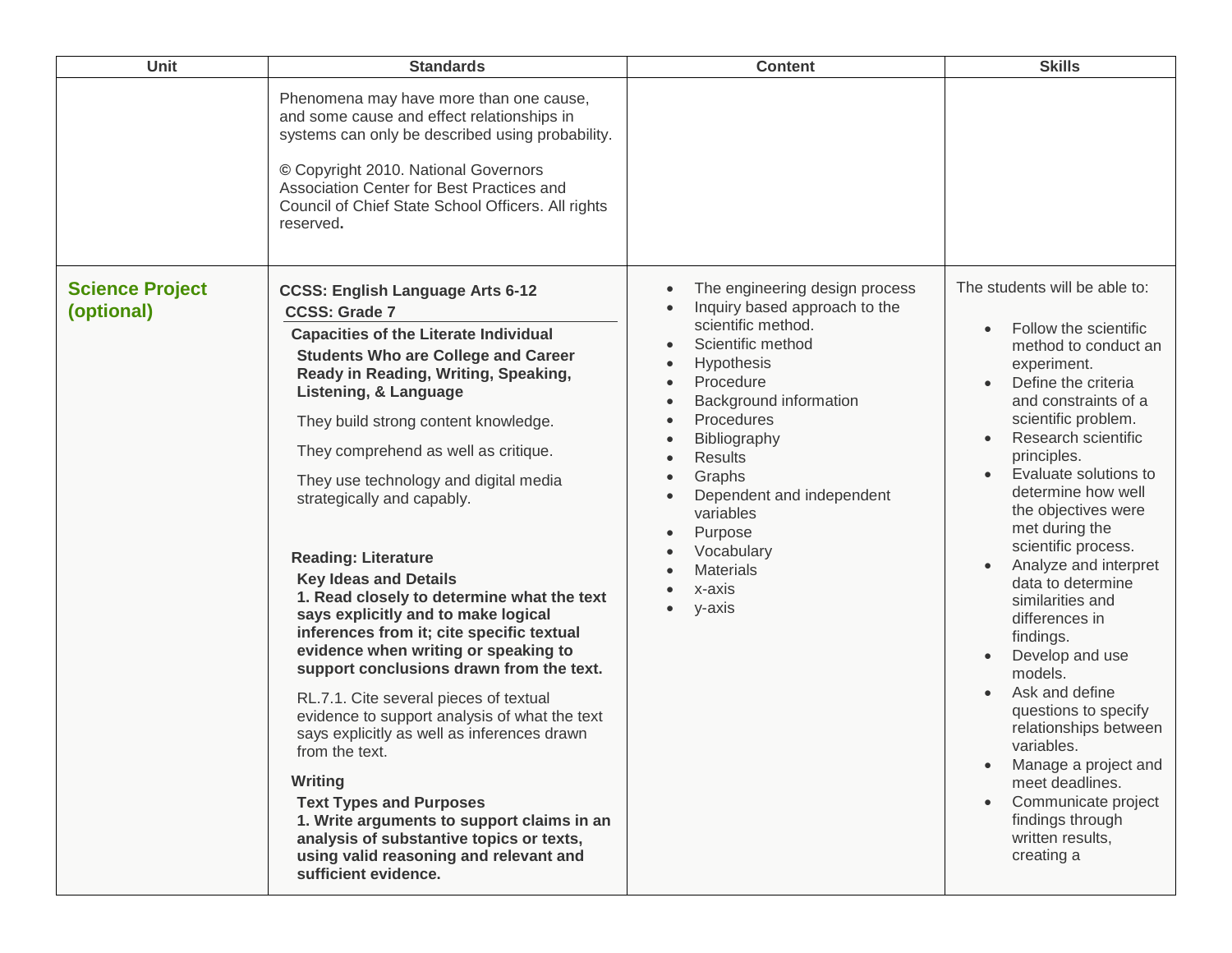| Unit | <b>Standards</b>                                                                                                                                                                                                                               | <b>Content</b> | <b>Skills</b>                        |
|------|------------------------------------------------------------------------------------------------------------------------------------------------------------------------------------------------------------------------------------------------|----------------|--------------------------------------|
|      | W.7.1d. Establish and maintain a formal style.<br>W.7.1e. Provide a concluding statement or<br>section that follows from and supports the                                                                                                      |                | presentation board,<br>and speeches. |
|      | argument presented.<br>2. Write informative/explanatory texts to<br>examine and convey complex ideas and<br>information clearly and accurately through<br>the effective selection, organization, and<br>analysis of content.                   |                |                                      |
|      | W.7.2. Write informative/explanatory texts to<br>examine a topic and convey ideas, concepts,<br>and information through the selection,<br>organization, and analysis of relevant content.                                                      |                |                                      |
|      | W.7.2d. Use precise language and domain-<br>specific vocabulary to inform about or explain<br>the topic.                                                                                                                                       |                |                                      |
|      | <b>Production and Distribution of Writing</b><br>4. Produce clear and coherent writing in<br>which the development, organization, and<br>style are appropriate to task, purpose, and<br>audience.                                              |                |                                      |
|      | W.7.4. Produce clear and coherent writing in<br>which the development, organization, and<br>style are appropriate to task, purpose, and<br>audience. (Grade-specific expectations for<br>writing types are defined in standards 1-3<br>above.) |                |                                      |
|      | 6. Use technology, including the Internet,<br>to produce and publish writing and to<br>interact and collaborate with others.                                                                                                                   |                |                                      |
|      | W.7.6. Use technology, including the Internet,<br>to produce and publish writing and link to and<br>cite sources as well as to interact and<br>collaborate with others, including linking to<br>and citing sources.                            |                |                                      |
|      | <b>Research to Build and Present Knowledge</b><br>7. Conduct short as well as more                                                                                                                                                             |                |                                      |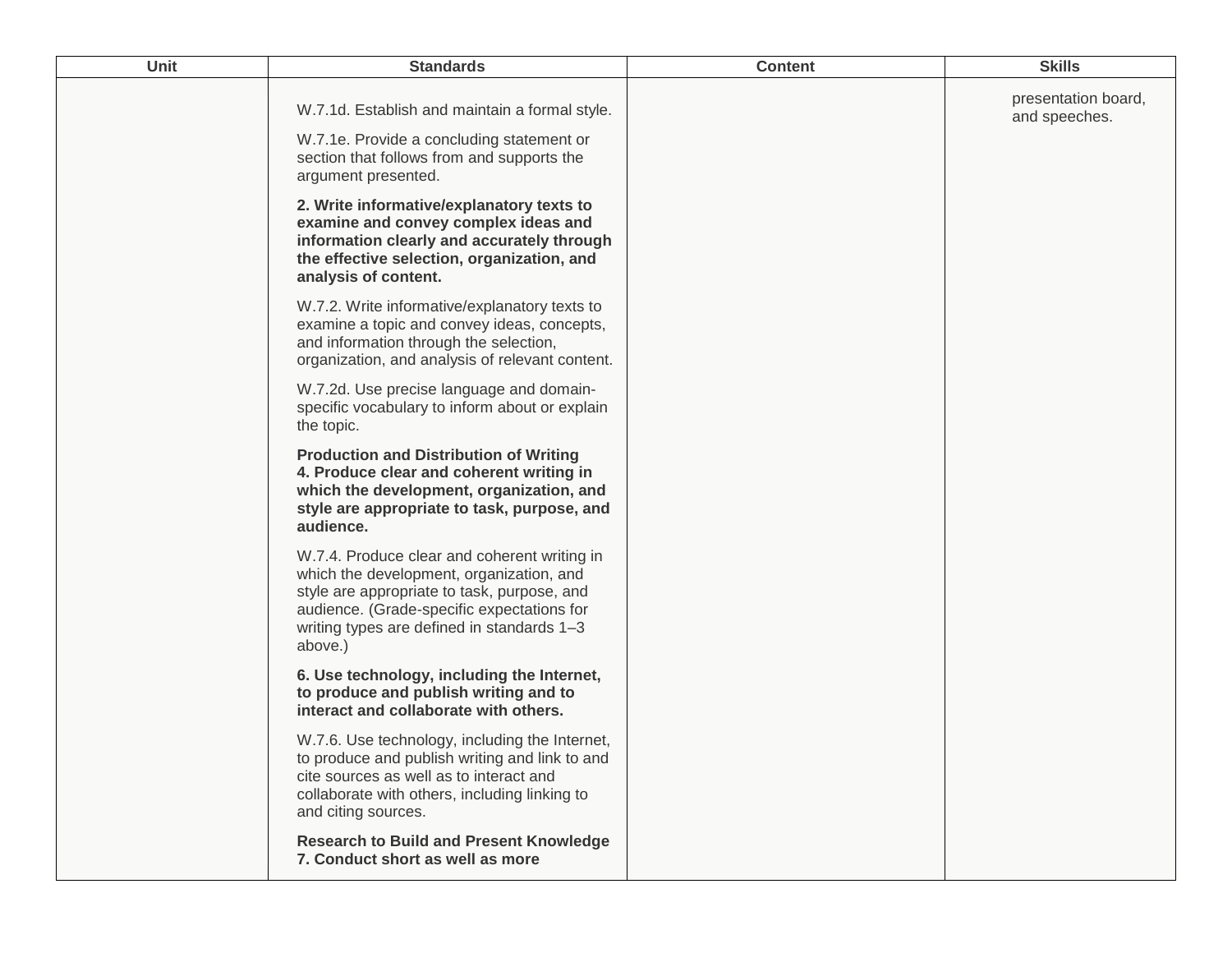| Unit | <b>Standards</b>                                                                                                                                                                                                                                                                       | <b>Content</b> | <b>Skills</b> |
|------|----------------------------------------------------------------------------------------------------------------------------------------------------------------------------------------------------------------------------------------------------------------------------------------|----------------|---------------|
|      | sustained research projects based on<br>focused questions, demonstrating<br>understanding of the subject under<br>investigation.                                                                                                                                                       |                |               |
|      | W.7.7. Conduct short research projects to<br>answer a question, drawing on several<br>sources and generating additional related,<br>focused questions for further research and<br>investigation.                                                                                       |                |               |
|      | 9. Draw evidence from literary or<br>informational texts to support analysis,<br>reflection, and research.                                                                                                                                                                             |                |               |
|      | W.7.9. Draw evidence from literary or<br>informational texts to support analysis,<br>reflection, and research.                                                                                                                                                                         |                |               |
|      | <b>Speaking &amp; Listening</b><br><b>Comprehension and Collaboration</b><br>1. Prepare for and participate effectively in<br>a range of conversations and<br>collaborations with diverse partners,<br>building on others' ideas and expressing<br>their own clearly and persuasively. |                |               |
|      | SL.7.1a. Come to discussions prepared,<br>having read or researched material under<br>study; explicitly draw on that preparation by<br>referring to evidence on the topic, text, or<br>issue to probe and reflect on ideas under<br>discussion.                                        |                |               |
|      | <b>Presentation of Knowledge and Ideas</b><br>4. Present information, findings, and<br>supporting evidence such that listeners<br>can follow the line of reasoning and the<br>organization, development, and style are<br>appropriate to task, purpose, and<br>audience.               |                |               |
|      | SL.7.4. Present claims and findings,<br>emphasizing salient points in a focused,<br>coherent manner with pertinent descriptions,<br>facts, details, and examples; use appropriate                                                                                                      |                |               |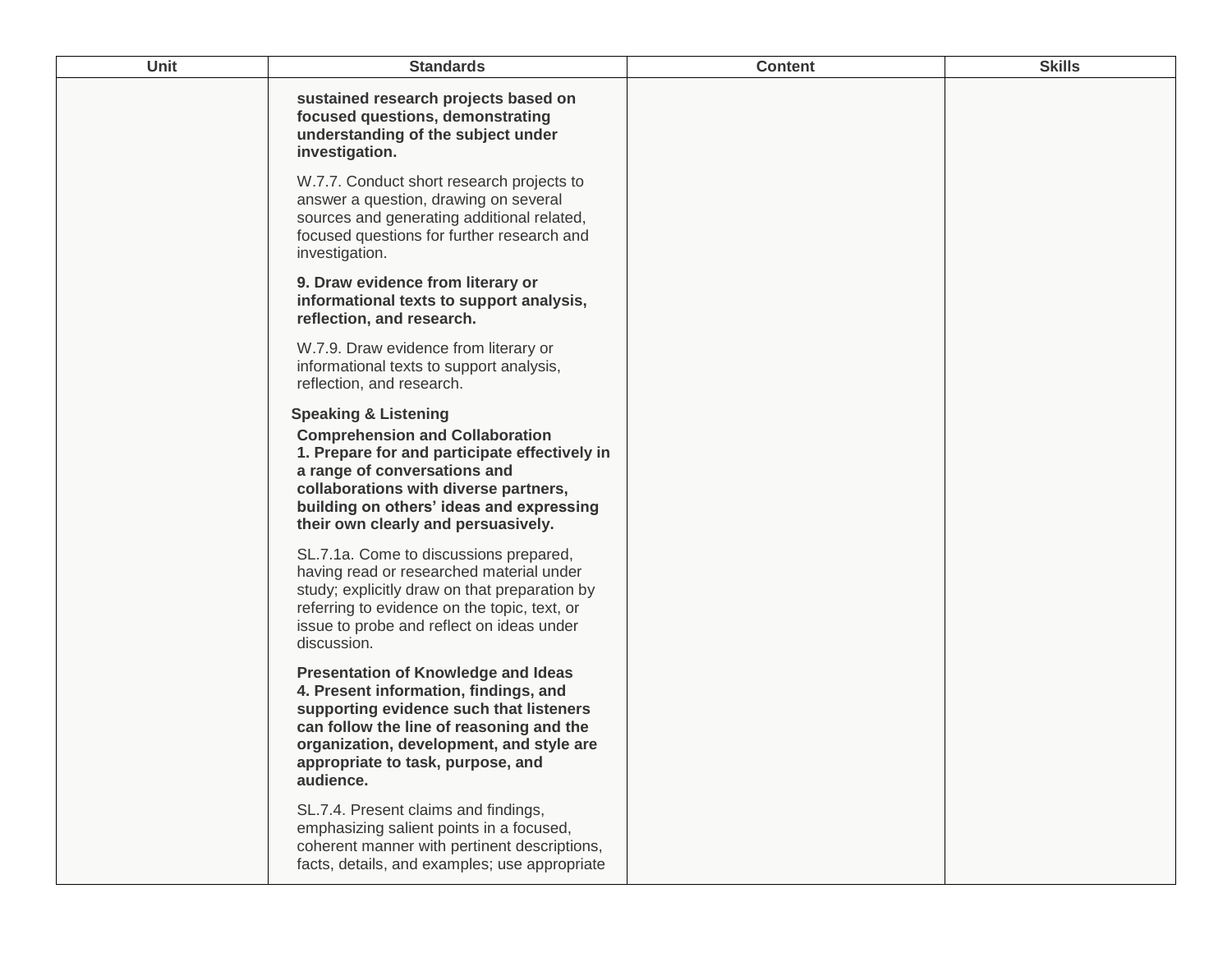| Unit | <b>Standards</b>                                                                                                                                                                                                                                  | <b>Content</b> | <b>Skills</b> |
|------|---------------------------------------------------------------------------------------------------------------------------------------------------------------------------------------------------------------------------------------------------|----------------|---------------|
|      | eye contact, adequate volume, and clear<br>pronunciation.                                                                                                                                                                                         |                |               |
|      | 5. Make strategic use of digital media and<br>visual displays of data to express<br>information and enhance understanding of<br>presentations.                                                                                                    |                |               |
|      | SL.7.5. Include multimedia components and<br>visual displays in presentations to clarify<br>claims and findings and emphasize salient<br>points.                                                                                                  |                |               |
|      | Language<br><b>Conventions of Standard English</b><br>1. Demonstrate command of the<br>conventions of standard English grammar<br>and usage when writing or speaking.                                                                             |                |               |
|      | L.7.1. Demonstrate command of the<br>conventions of standard English grammar and<br>usage when writing or speaking.                                                                                                                               |                |               |
|      | 2. Demonstrate command of the<br>conventions of standard English<br>capitalization, punctuation, and spelling<br>when writing.                                                                                                                    |                |               |
|      | L.7.2. Demonstrate command of the<br>conventions of standard English<br>capitalization, punctuation, and spelling when<br>writing.                                                                                                                |                |               |
|      | L.7.2b. Spell correctly.                                                                                                                                                                                                                          |                |               |
|      | <b>Knowledge of Language</b><br>3. Apply knowledge of language to<br>understand how language functions in<br>different contexts, to make effective<br>choices for meaning or style, and to<br>comprehend more fully when reading or<br>listening. |                |               |
|      | L.7.3. Use knowledge of language and its<br>conventions when writing, speaking, reading,<br>or listening.                                                                                                                                         |                |               |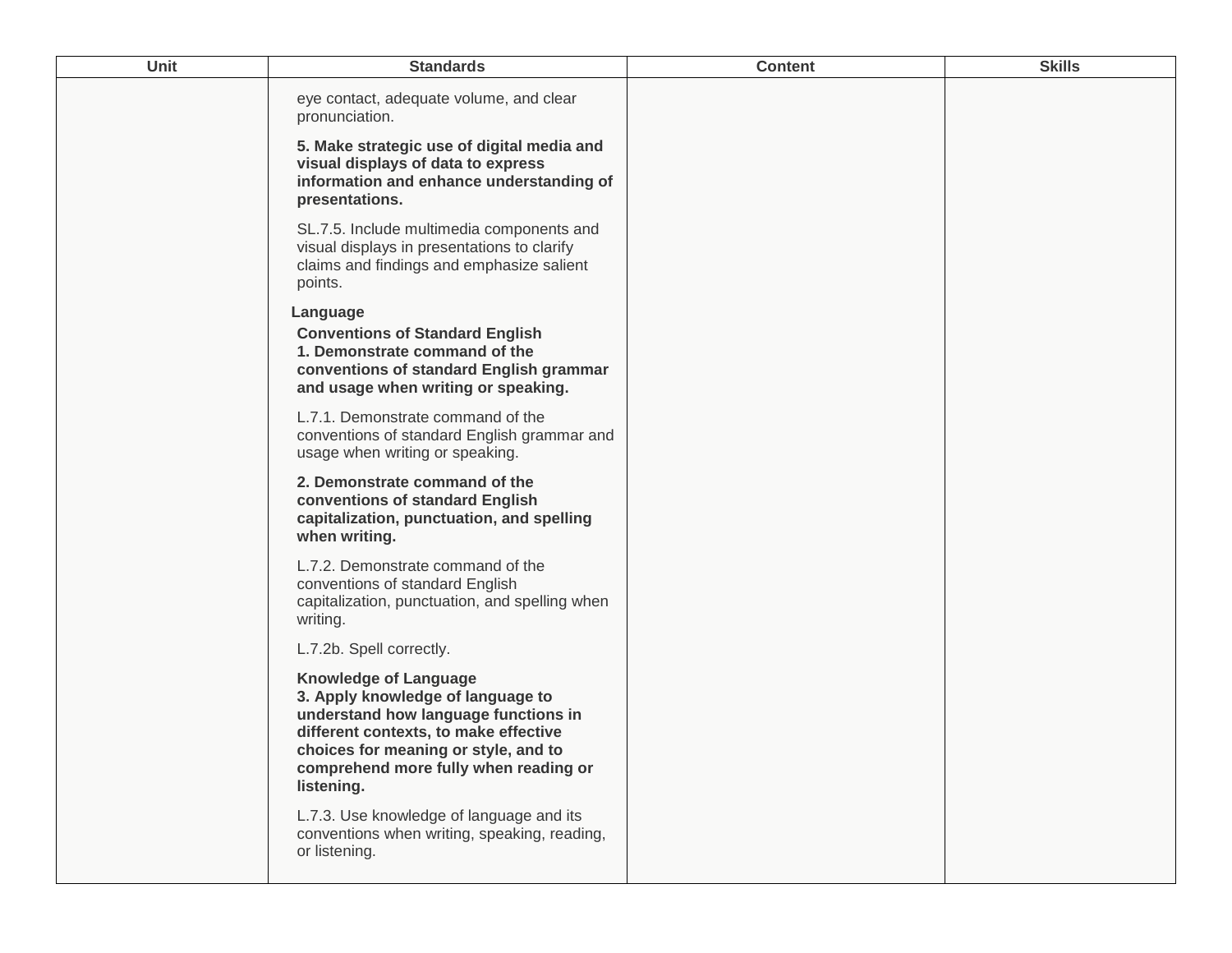| Unit | <b>Standards</b>                                                                                                                                                                                                                                      | <b>Content</b> | <b>Skills</b> |
|------|-------------------------------------------------------------------------------------------------------------------------------------------------------------------------------------------------------------------------------------------------------|----------------|---------------|
|      | L.7.3a. Choose language that expresses<br>ideas precisely and concisely, recognizing<br>and eliminating wordiness and redundancy.*                                                                                                                    |                |               |
|      | <b>CCSS: Mathematics</b><br><b>CCSS: Grade 7</b>                                                                                                                                                                                                      |                |               |
|      | <b>The Number System</b>                                                                                                                                                                                                                              |                |               |
|      | 7.NS.A. Apply and extend previous<br>understandings of operations with<br>fractions to add, subtract, multiply, and<br>divide rational numbers.                                                                                                       |                |               |
|      | 7.NS.A.3. Solve real-world and mathematical<br>problems involving the four operations with<br>rational numbers.                                                                                                                                       |                |               |
|      | <b>Statistics &amp; Probability</b><br>7.SP.B. Draw informal comparative<br>inferences about two populations.                                                                                                                                         |                |               |
|      | 7.SP.B.4. Use measures of center and<br>measures of variability for numerical data<br>from random samples to draw informal<br>comparative inferences about two<br>populations.                                                                        |                |               |
|      | 7.SP.C. Investigate chance processes and<br>develop, use, and evaluate probability<br>models.                                                                                                                                                         |                |               |
|      | 7.SP.C.6. Approximate the probability of a<br>chance event by collecting data on the<br>chance process that produces it and<br>observing its long-run relative frequency, and<br>predict the approximate relative frequency<br>given the probability. |                |               |
|      | <b>Mathematical Practice</b><br><b>MP. The Standards for Mathematical</b><br>Practice describe varieties of expertise<br>that mathematics educators at all levels<br>should seek to develop in their students.                                        |                |               |
|      | MP.6. Attend to precision.                                                                                                                                                                                                                            |                |               |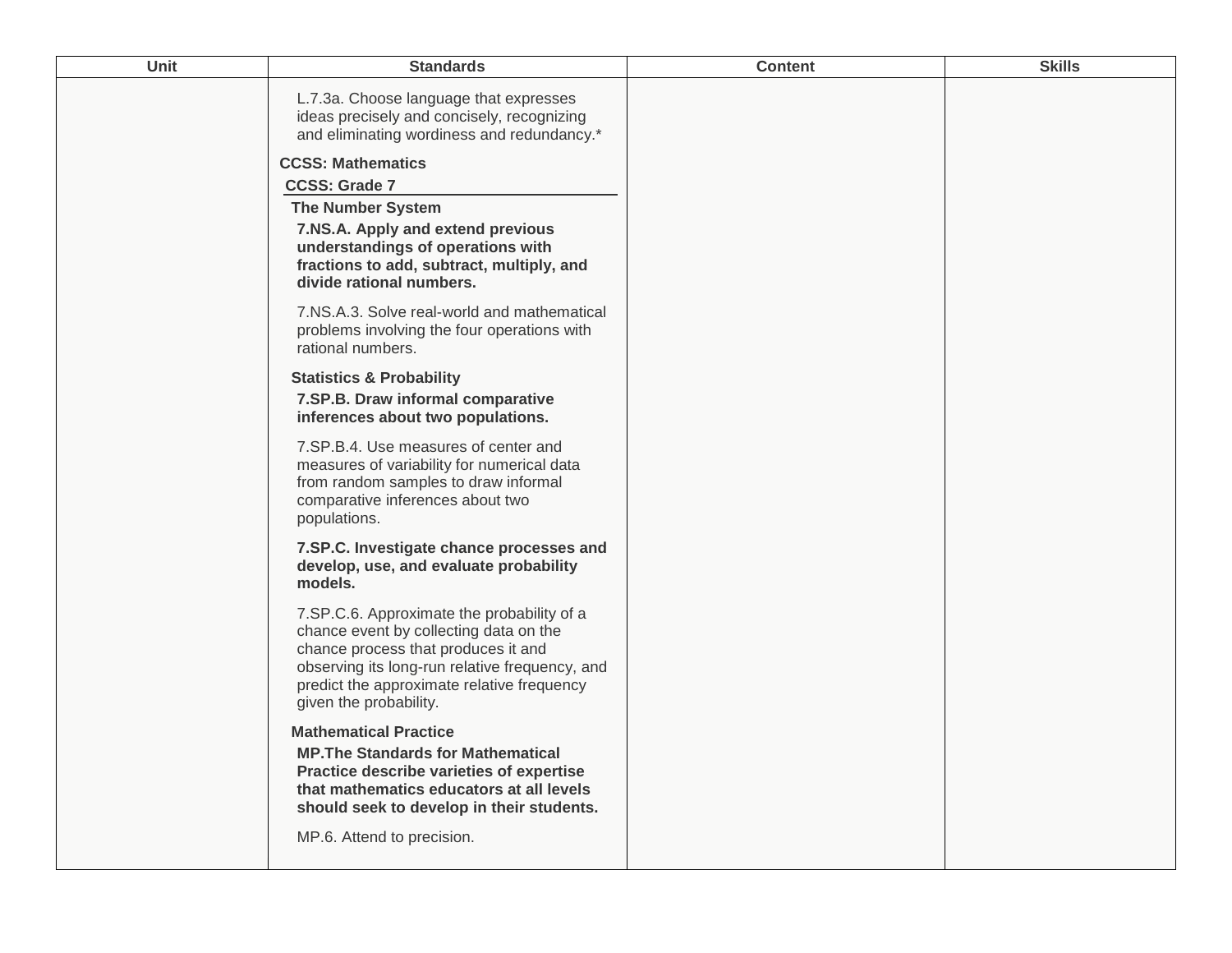| Unit | <b>Standards</b>                                                                                                                                                                                                                                                                                  | <b>Content</b> | <b>Skills</b> |
|------|---------------------------------------------------------------------------------------------------------------------------------------------------------------------------------------------------------------------------------------------------------------------------------------------------|----------------|---------------|
|      | <b>NGSS: Science Performance Expectations</b><br>(2013)<br><b>NGSS: MS Engineering Design</b><br><b>MS.Engineering Design</b><br><b>Performance Expectations</b>                                                                                                                                  |                |               |
|      | MS-ETS1-1. Define the criteria and<br>constraints of a design problem with sufficient<br>precision to ensure a successful solution,<br>taking into account relevant scientific<br>principles and potential impacts on people<br>and the natural environment that may limit<br>possible solutions. |                |               |
|      | MS-ETS1-2. Evaluate competing design<br>solutions using a systematic process to<br>determine how well they meet the criteria and<br>constraints of the problem.                                                                                                                                   |                |               |
|      | MS-ETS1-3. Analyze data from tests to<br>determine similarities and differences among<br>several design solutions to identify the best<br>characteristics of each that can be combined<br>into a new solution to better meet the criteria<br>for success.                                         |                |               |
|      | MS-ETS1-4. Develop a model to generate<br>data for iterative testing and modification of a<br>proposed object, tool, or process such that an<br>optimal design can be achieved                                                                                                                    |                |               |
|      | <b>NGSS: Crosscutting Concepts</b><br><b>NGSS: 6-8</b>                                                                                                                                                                                                                                            |                |               |
|      | <b>Crosscutting Statements</b><br>1. Patterns - Observed patterns in nature<br>guide organization and classification and<br>prompt questions about relationships and<br>causes underlying them.<br>Graphs, charts, and images can be used to<br>identify patterns in data.                        |                |               |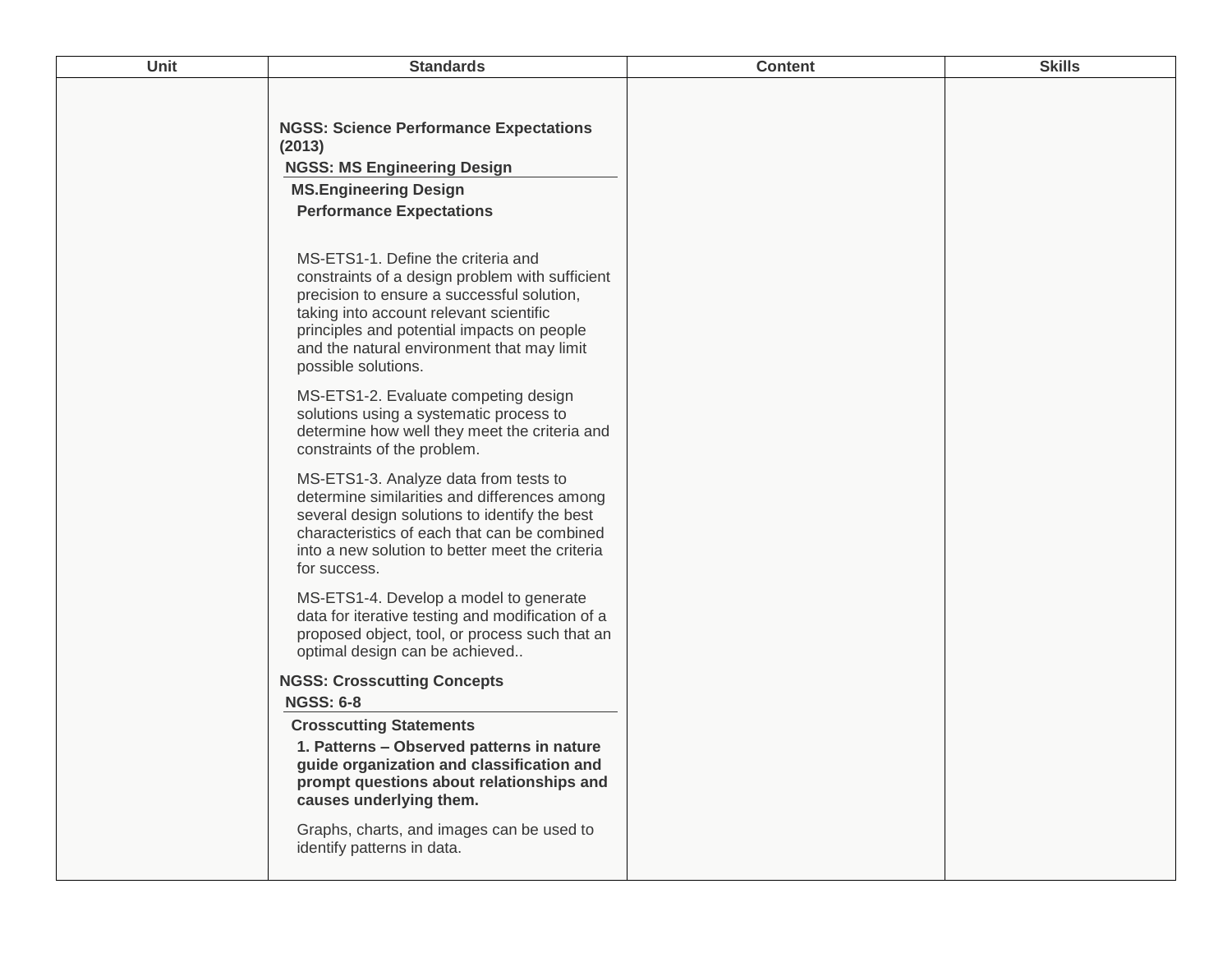| Unit | <b>Standards</b>                                                                                                                                                                                                                                                        | <b>Content</b> | <b>Skills</b> |
|------|-------------------------------------------------------------------------------------------------------------------------------------------------------------------------------------------------------------------------------------------------------------------------|----------------|---------------|
|      | 2. Cause and Effect: Mechanism and<br><b>Prediction - Events have causes,</b><br>sometimes simple, sometimes<br>multifaceted. Deciphering causal<br>relationships, and the mechanisms by<br>which they are mediated, is a major<br>activity of science and engineering. |                |               |
|      | Cause and effect relationships may be used<br>to predict phenomena in natural or designed<br>systems.                                                                                                                                                                   |                |               |
|      | Phenomena may have more than one cause,<br>and some cause and effect relationships in<br>systems can only be described using<br>probability.                                                                                                                            |                |               |
|      | 3. Scale, Proportion, and Quantity - In<br>considering phenomena, it is critical to<br>recognize what is relevant at different size,<br>time, and energy scales, and to recognize<br>proportional relationships between<br>different quantities as scales change.       |                |               |
|      | Scientific relationships can be represented<br>through the use of algebraic expressions and<br>equations.                                                                                                                                                               |                |               |
|      | 7. Stability and Change - For both<br>designed and natural systems, conditions<br>that affect stability and factors that control<br>rates of change are critical elements to<br>consider and understand.                                                                |                |               |
|      | Explanations of stability and change in natural<br>or designed systems can be constructed by<br>examining the changes over time and forces<br>at different scales, including the atomic scale.                                                                          |                |               |
|      | <b>Connections to the Nature of Science: Most</b><br><b>Closely Associated with Crosscutting</b><br><b>Concepts</b><br><b>Science is a Way of Knowing</b>                                                                                                               |                |               |